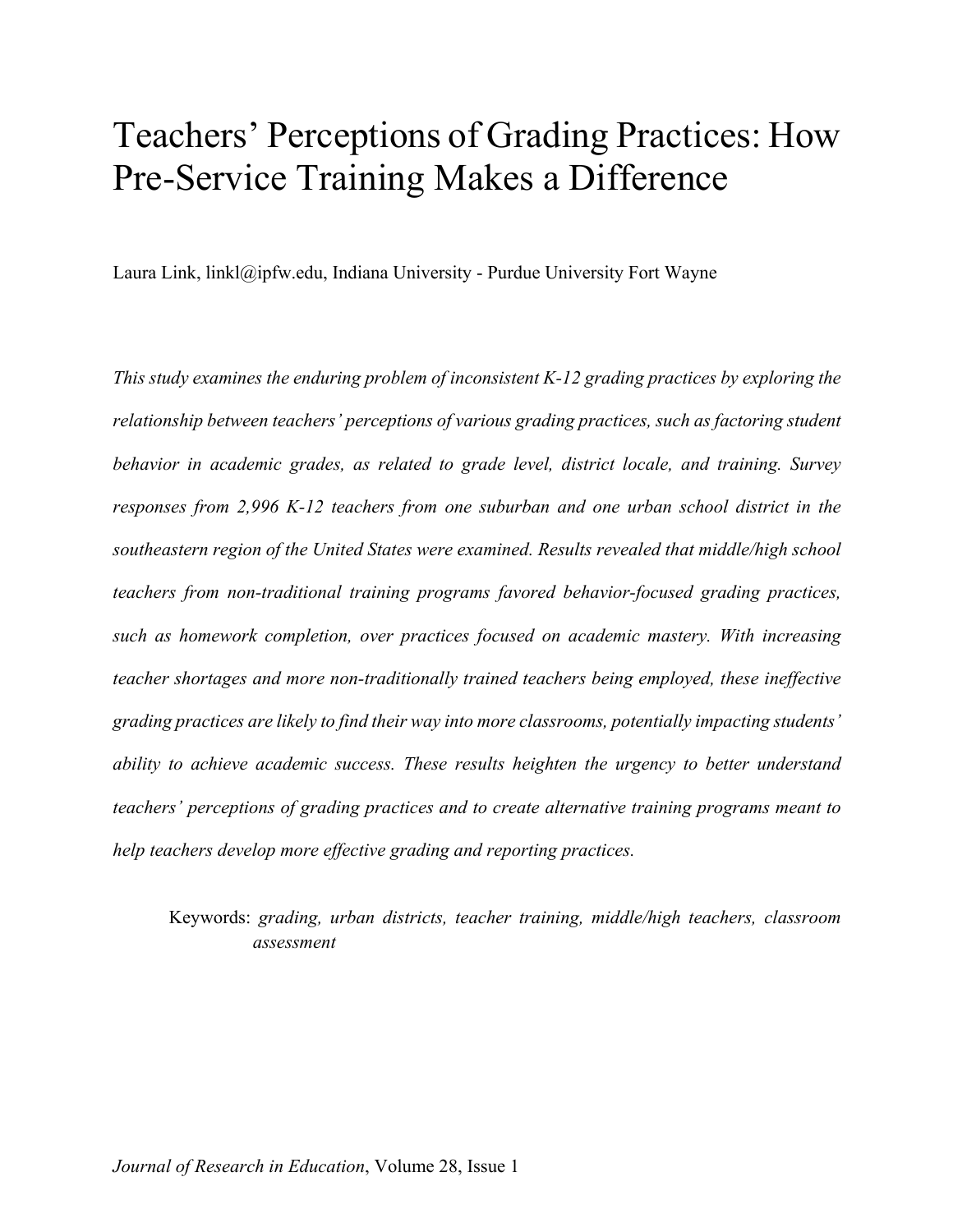Grading practices vary widely among teachers in American schools, especially at the middle and high school levels (Brookhart, 1994; Fenzel, Dean, & Gerivonni, 2014; Schneider & Hutt, 2014; Stiggins, 2002). These practices often conflate students' behavior with academic mastery and have been shown to diminish students' motivation to learn (Bonesronning, 1998; Brookhart, 1993, 1994; Guskey, 2015; McMillan & Lawson, 2001; McMillan, Myran, & Workman, 2002; McMillan & Nash, 2000; O'Connor, 2007, 2009; Reeves, 2011). The effects of this grading conflation are compounded in the context of our current high-stakes testing and accountability processes designed to measure only student academic mastery (Brookhart et al., 2016; Kolio-Keaikitse, 2012).

Most teachers have limited prior or job-embedded training in effective assessment or grading practices, especially those coming from non-traditional or alternative certification-route preparation programs (Brewer & deMarrais, 2015; Redding & Smith, 2016). Further, with the existing and predicted teacher shortages across the nation, many K-12 districts are looking to these non-traditional route teachers to fill their workforce needs, especially in high-poverty, urban schools (Redding & Smith, 2016). As highlighted in a recent report from the National Center on Teacher Quality (Greenberg, Walsh, & McKee, 2014), non-traditional route teachers are often inadequately prepared or under prepared for the challenges and demands of the urban school environment, making it necessary to deprioritize high-impact activities such as effective assessment and grading practices. Instead, they focus on the basics such as instructional skill and classroom management for the sake of professional survival.

Differences in teacher training across traditional and alternative certification programs become increasingly important as alternative certification programs emerge as a significant pathway into teaching (Redding & Smith, 2016). Alternatively-certified teachers helped fill the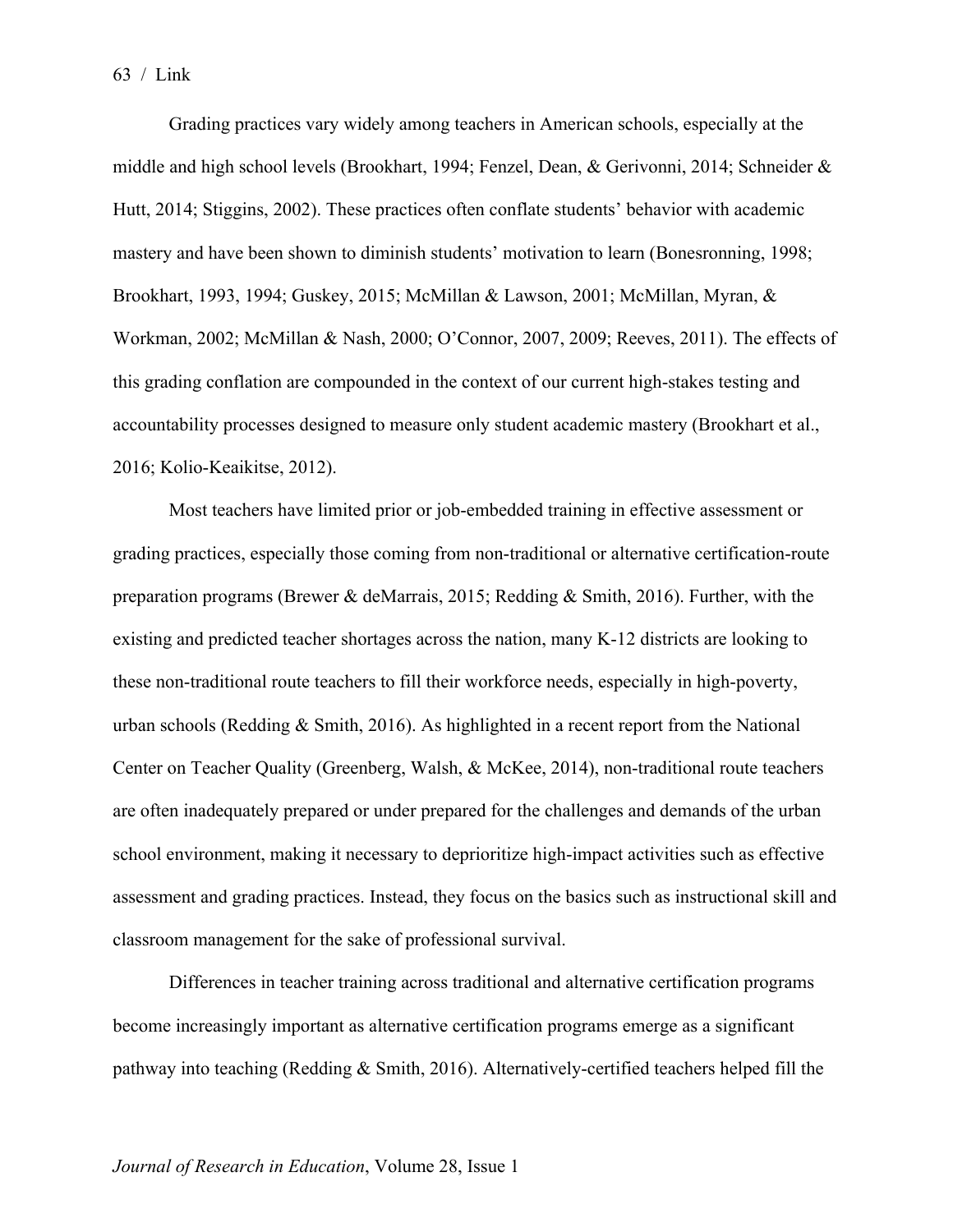estimated 60,000 teacher shortage gap during the 2015-16 school year (Will, 2016). Across the country, half of all schools and 90% of high-poverty schools, are expected to experience a continued rise in teacher shortages well into the 2020s (Will, 2016). Moreover, according to the *2011-2012 Schools and Staffing Survey* (SASS), nearly a quarter of early career teachers entered the teaching profession outside of a traditional teacher preparation program.

Across the US, enrollment in traditional teacher preparation programs has fallen drastically; subsequently, there are fewer applying for teaching licenses. In Indiana, for example, the number of applicants for teacher licenses fell by 50% between 2009 and 2013 (McIntyre, 2016). With a diminishing pool of licensed, traditionally-trained teacher candidates, many school leaders rely on teachers prepared through non-traditional pipelines to fill needed teaching positions. The need to understand the classroom impact of non-traditionally trained teachers is heightened by the recent reform discourse highlighting these teachers' lack of pedagogical training and subsequent use of classroom practices that prompt discouragement and disengagement among students (Brewer & deMarrais, 2015).

Much of the existing literature on K-12 grading addresses historical grading patterns and trends that perpetuate ineffective grading and assessment classroom practices (Brookhart, 1993, 1994; Guskey, 2015; McMillian & Lawson, 2001; McMillan, Myran, & Workman, 2002; O'Connor, 2007; Reeves, 2011). Additionally, literature that discerns points of grading agreement (Guskey, 1996) has helped shape discussions focusing on effective grading practices (O'Connor, 2009), and literature on grading scales has helped illuminate the mathematical disproportion found in standard grading scales (Guskey, 2009a; Reeves, 2004). Over the last decade, literature that addresses teachers' changing beliefs about classroom assessment has emerged while state and local grading policies primarily remain stagnant and stymied (Dueck,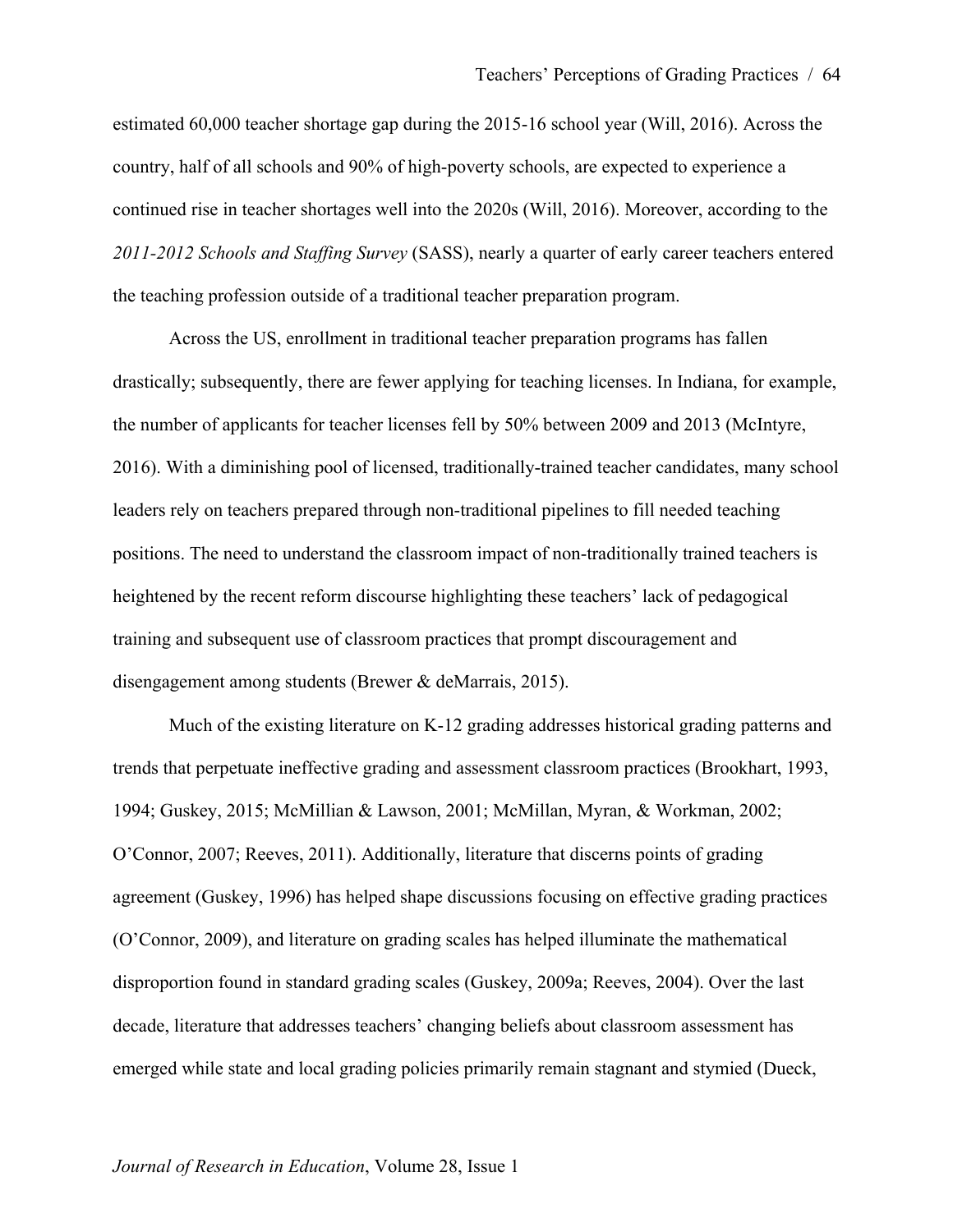2014; Guskey, 2015).

The literature further reveals that our quest for grading consistency has eluded us for the last century (Brookhart et al., 2016; Guskey, 2015; Schneider & Hutt, 2014). One hundred years of grading studies conclude "that grades typically represent a mixture of multiple factors that teachers value" and that those factors vary widely (e.g., effort, ability, work habits, participation, attendance, etc.) depending on what teachers believe and subsequently endorse as relevant to grading (Brookhart et al., 2016). This variance limits grades as effective means to communicate pure academic mastery to students, their parents, and other stakeholders involved in the educational process.

It is also clear that limited attention is directed to teacher training that equips teachers to design assessments, analyze test results, and act on inconsistencies and gaps in student learning, instead of merely reporting such gaps by way of letter grades. In fact, most teachers today "are not well trained" in methods such as utilizing specific learning criteria to enhance grading reliability or appropriately interpreting student work as evidence of learning, which contributes to variations in teachers' grading practices (Brookhart et al., 2016, p. 31). Lack of training may unintentionally cause teachers to consider evidence of student achievement as well as evidence of different 'process' variables such as homework, formative assessments, class participation, etc. in determining students' grades (Guskey, 2015). This combination of student achievement and process variables may produce "score pollution," in which students' grades do not represent academic mastery and limit "students, families and other stakeholders in the educational system from attaining valid information regarding academic achievement" (Green, Johnson, Kim, & Pope, 2006, p. 1002).

Utilizing the outcomes of existing grading literature, the author hypothesizes that training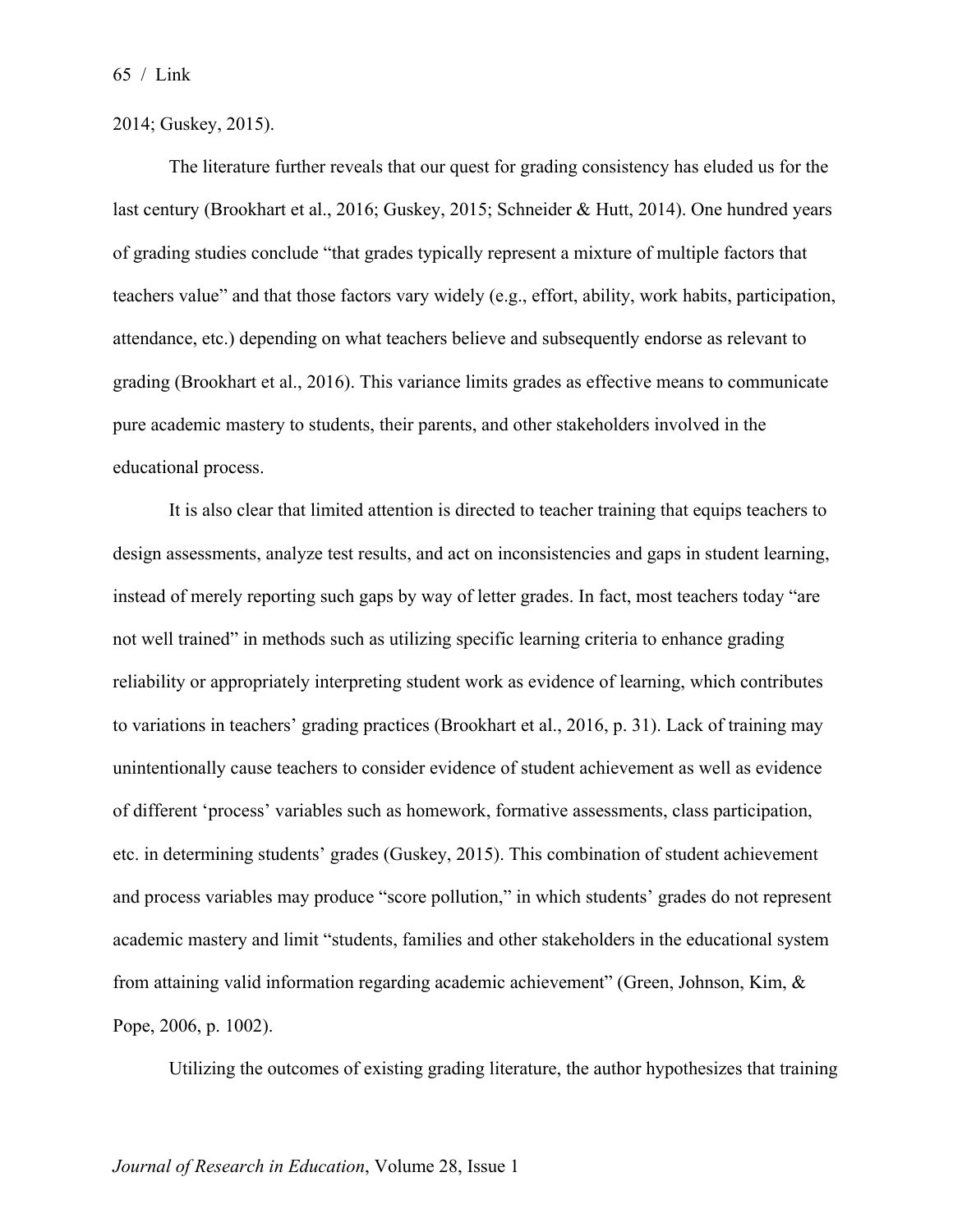is a significant factor in teachers' grading perceptions. Without improved training in assessment and better understanding of teachers' beliefs about grading and the role it plays in student success, school leaders and policy makers may continue to have limited knowledge about the challenges current grading practices pose. Some of these grading struggles may have major implications on the quality of teaching and learning offered in K-12 schools and may ultimately prevent many students from attaining their educational goals.

The purpose of this study was to investigate differences in teachers' views on significant issues regarding grading and reporting student learning. Specifically, it sought to determine the nature of K-12 teachers' perspectives on grading and reporting, and whether these perspectives are related to teaching context, especially grade level, district locale, and teachers' traditional versus non-traditional training. For purposes of this study, *non-traditional training* is defined as "anything other than a four- or five-year undergraduate program in a college or university" (Zeichner & Paige, 2007, p. 3). Because teachers' personal perspectives on these issues are likely to affect their grading practices, a better understanding of those views is important in efforts to reform K-12 grading.

#### **Methods**

#### **Participants**

The participants in this study were 8,750 full-time teachers in two school districts, one suburban and one urban, in a state in the southeastern US. These teachers served nearly 147,000 students within 264 schools. In the suburban district, 38.6% of students were classified as economically disadvantaged, while 85% were in the urban district. While 3,219 teachers responded to the survey, 223 surveys were returned incomplete and subsequently not included in this study. A total of 2,996 teachers returned usable surveys.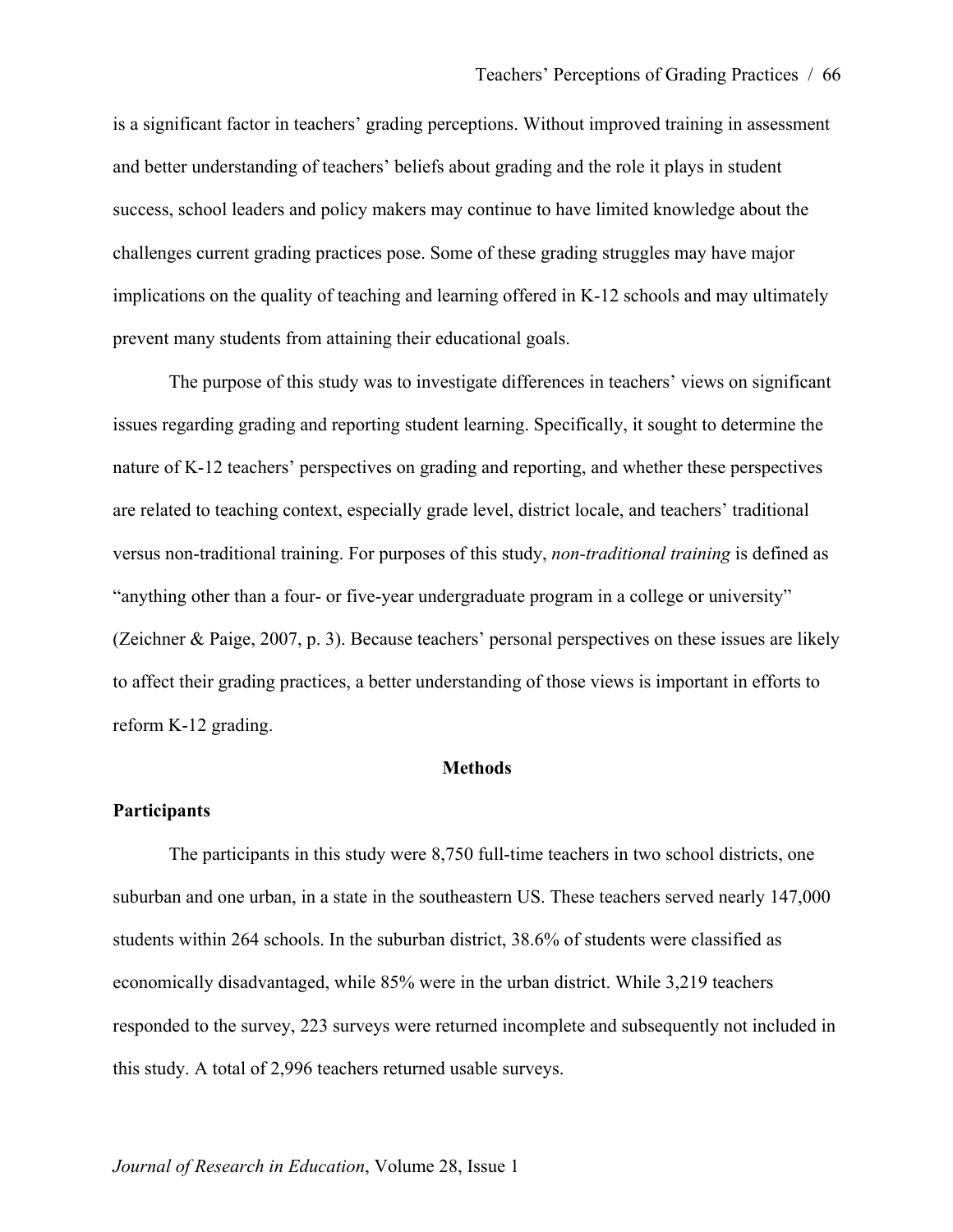Table 1 shows the demographic characteristics of the responding teachers including their grade levels taught, district locale, gender, and training background. Specifically, 1,580 participants were elementary teachers (52.7%) and 1,416 were middle/high teachers (47.3%). A total of 1,633 participating teachers (56%) reported working in an urban district, and 1,333 teachers (44.5%) reported working in a suburban district. Additionally, 474 participants were male (15.8%) and 2,522 were female (84.2%). Regarding their training, 2,633 participating teachers (87.9%) reported being traditionally trained, and 363 teachers (12.1%) reported coming from non-traditional training programs.

| Demographic<br>Characteristics |  | $\iota$ |      | Respondents |  |
|--------------------------------|--|---------|------|-------------|--|
| Characteristics                |  | $n=$    | $\%$ |             |  |
|                                |  | 2,996   |      |             |  |
| Gender                         |  |         |      |             |  |
| Male                           |  | 474     | 15.8 |             |  |
| Female                         |  | 2522    | 84.2 |             |  |
| <b>Grades Taught</b>           |  |         |      |             |  |
| Pre-Kindergarten – Grade 2     |  | 750     | 25.0 |             |  |
| Grades 3-5                     |  | 830     | 28.0 |             |  |
| Grades 6-8                     |  | 591     | 19.7 |             |  |
| Grades 9-12                    |  | 825     | 27.5 |             |  |
| Years of Experience            |  |         |      |             |  |
| 1-5 years                      |  | 402     | 13.4 |             |  |
| 5-10 years                     |  | 532     | 17.8 |             |  |
| $10-15$ years                  |  | 590     | 19.7 |             |  |
| $15-20$ years                  |  | 493     | 16.5 |             |  |
| $20-25$ years                  |  | 198     | 6.7  |             |  |
| $25+ years$                    |  | 781     | 26.0 |             |  |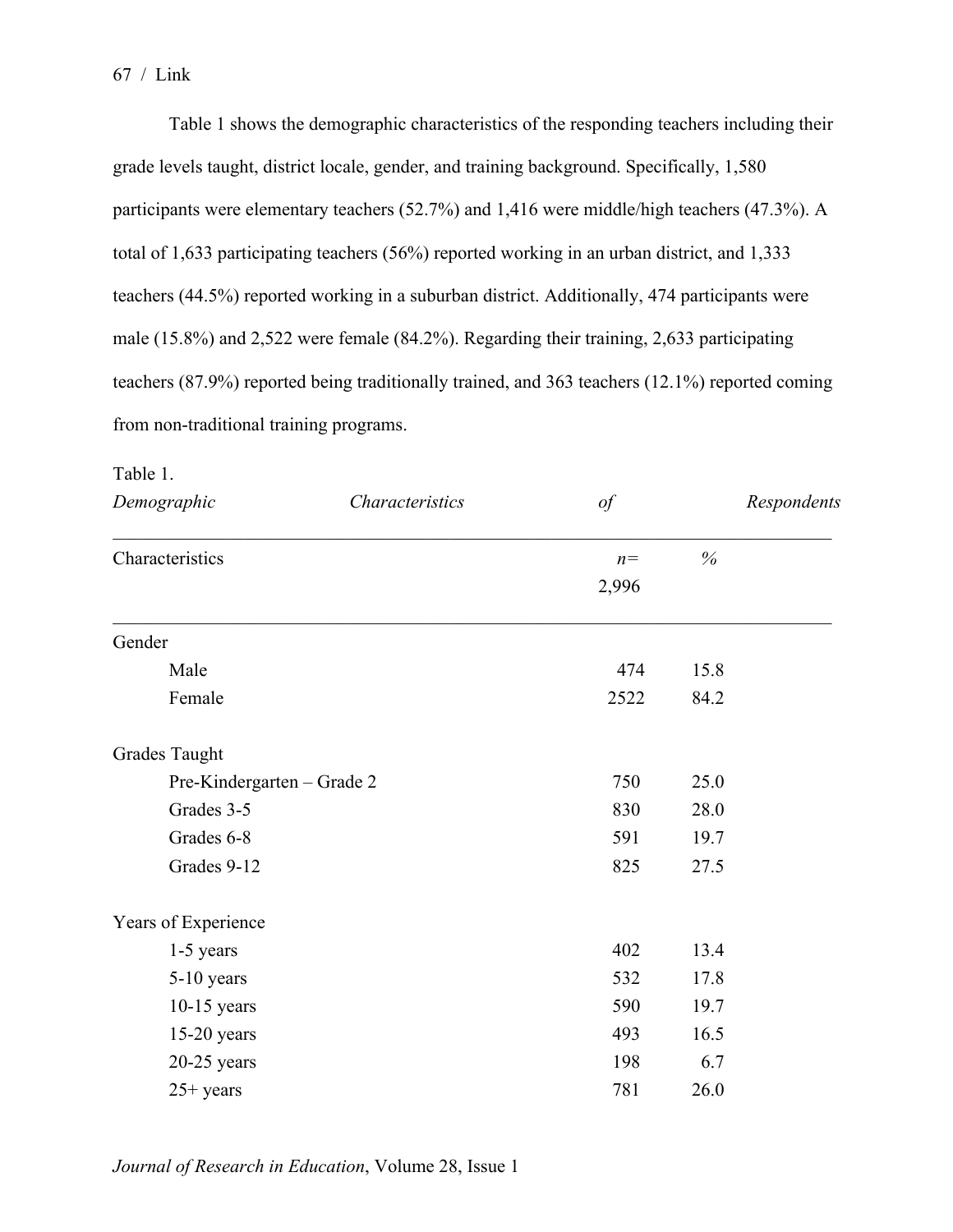| Characteristics                      | $\boldsymbol{n}$ | $\%$ |  |
|--------------------------------------|------------------|------|--|
| <b>Subject Primarily Taught</b>      |                  |      |  |
| Mathematics                          | 522              | 17.4 |  |
| English/Language Arts                | 914              | 30.5 |  |
| Science                              | 194              | 6.5  |  |
| <b>Social Studies</b>                | 147              | 4.9  |  |
| Fine Arts                            | 139              | 4.6  |  |
| Physical Education                   | 71               | 2.4  |  |
| Foreign Language                     | 59               | 2.0  |  |
| Career Tech                          | 95               | 3.2  |  |
| Library                              | 77               | 2.6  |  |
| Counseling                           | 42               | 1.4  |  |
| Other                                | 736              | 2.5  |  |
| <b>Special Education Teacher</b>     |                  |      |  |
| Yes                                  | 308              | 10.3 |  |
| N <sub>o</sub>                       | 2,688            | 89.7 |  |
| English as a Second Language Teacher |                  |      |  |
| Yes                                  | 69               | 2.3  |  |
| N <sub>o</sub>                       | 2,927            | 97.7 |  |
| District Locale                      |                  |      |  |
| Urban                                | 1,663            | 56.0 |  |
| Suburban                             | 1,333            | 44.5 |  |
| Type of Teacher Training             |                  |      |  |
| Traditional                          | 2,633            | 87.9 |  |
| Non-Traditional                      | 363              | 12.1 |  |
|                                      |                  |      |  |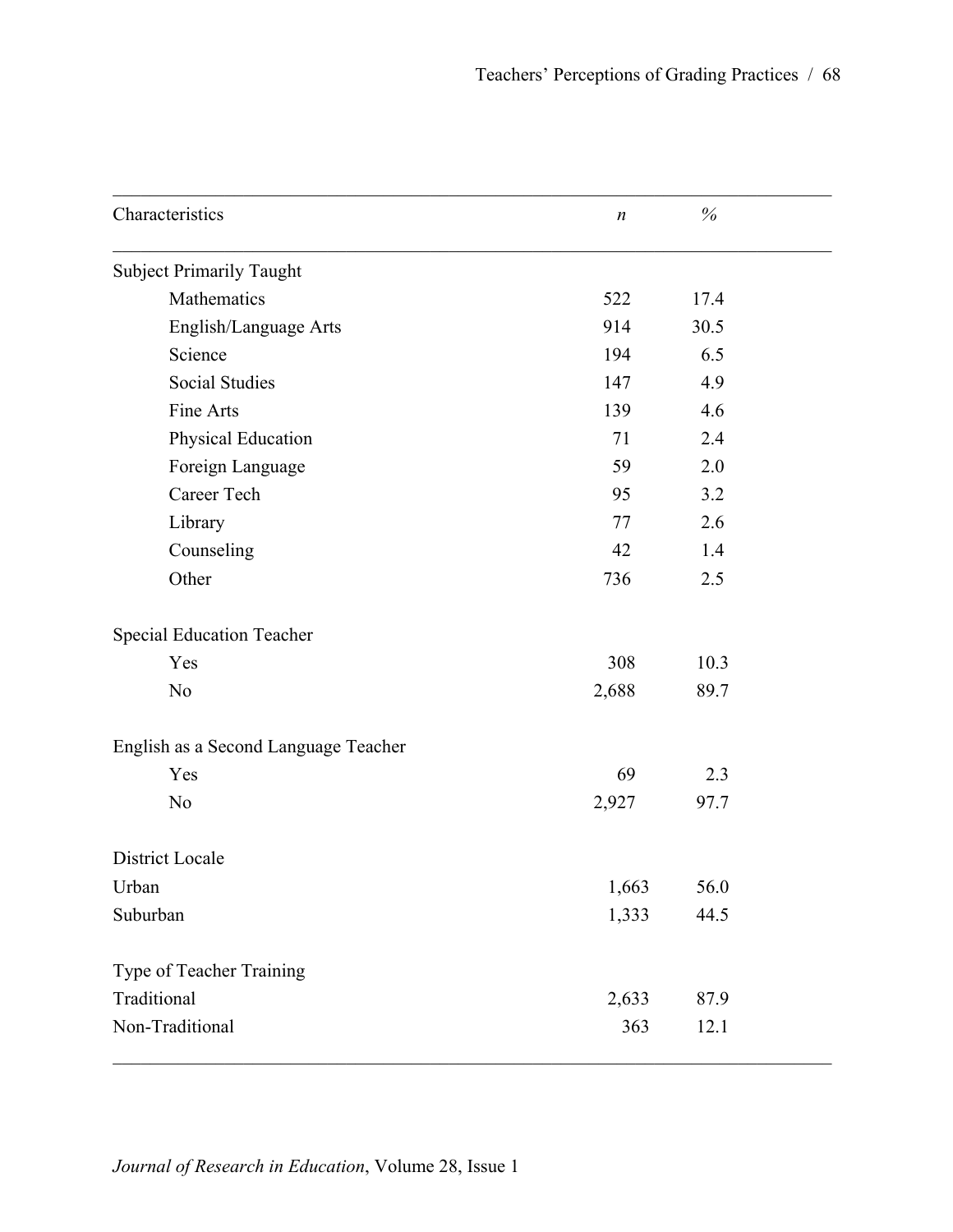#### **Instrumentation**

Data for this study were gathered with the *Teachers' Perceptions of Grading Practices* (TPGP), a scale developed and validated through exploratory and confirmatory factor analysis by Liu, O'Connell, & McCoach (2006). Link (2012) added a *Perception of Scale* section to the survey, providing an overall reliability of  $\alpha$  = .73 (see Appendix A). The TPGP survey consists of 10 multiple-selection demographic items and 45 Likert-type rating scale items. The Likerttype items asked teachers to indicate their agreement or disagreement with statements about a wide range of grading practices. Teachers recorded their Likert-type responses on a five-point scale ranging from "Strongly Disagree" to "Strongly Agree." Teachers were assured anonymity with their responses, as no identifiers were captured by the researcher.

## **Procedures**

All teachers were contacted via email by their respective superintendents, who requested their voluntary participation in the online survey. Participating teachers signed an online consent form that included the purpose of the study and were afforded three weeks to complete the survey. Superintendents sent teachers a reminder to participate email five days prior to the survey's close.

Survey results were analyzed in three stages. First, descriptive statistics were calculated and compared for all subgroups on all items in the modified TPGP. Second, *t*-tests were conducted and effect sizes computed to compare item means among the various subgroups of teachers (i.e., grade level, district locale, gender, and training). Finally, differences among teachers with regard to grade level taught, district locale, gender, and training were explored using chi-squared testing. For all analyses procedures, the more conservative  $p < .001$  and minimal .20 Cohen's *d* effect size were used, considering the study's relatively large sample size.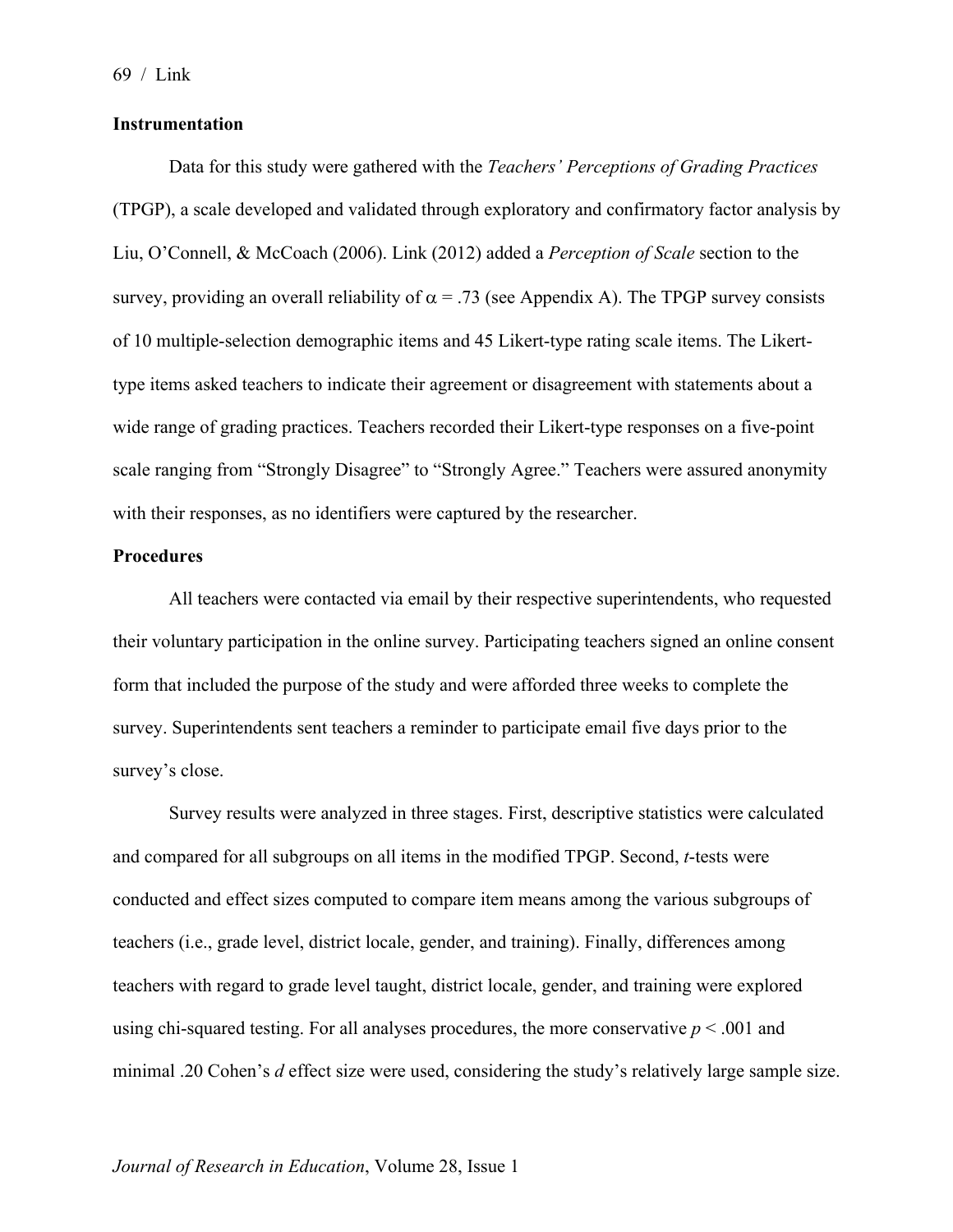The researcher secured proper permissions to conduct the survey research from the participating districts' administration and approval from the Institutional Review Board.

#### **Results**

Descriptive analyses of the survey items showed that teachers were quite consistent in their responses to some items and quite divergent on others. Of the 45 Likert-type survey items, 16 items were rated similarly (i.e., high agreement on response selections) by all respondents regardless of teachers' grade level, district locale, or training. Yet 39 items were found to have significant difference (i.e., high disagreement on response selections) with regard to teachers' grade level, district locale, and training. Eleven of the 39 items had a Cohen's *d* effect size less than .20 and were therefore not included. Twenty-eight remaining items are listed, by magnitude of difference, in Tables 2 through 4.

Table 2 shows that middle/high school teachers generally put more emphasis on students' behavior in assigning grades than did elementary teachers. In particular, middle/high school teachers favored assigning grades of zero for incomplete work. They also were more likely than elementary teachers to base students' grades on effort, homework completion, and ability to turn in assignments on time, and they favored subtracting points progressively until students turned in assignments. Middle/high school teachers also preferred using their own grading procedures as compared to elementary teachers. Elementary teachers did not indicate a preference for grading students' behaviors, as did their middle/high peers, but did favor using letter grades rather than numbers when reporting student grades. Elementary teachers also indicated a preference for basing grades on students' spelling ability.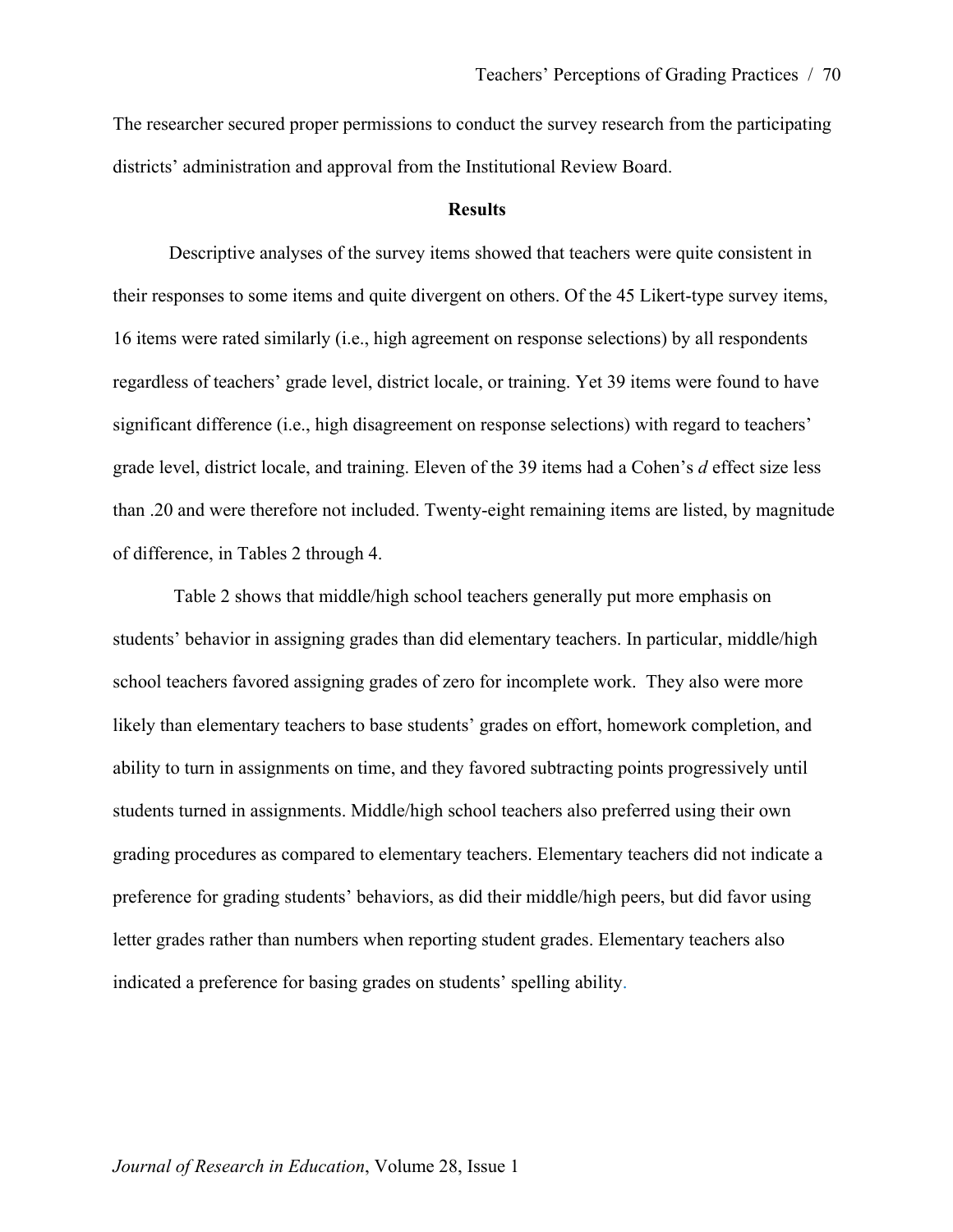Table 2.

*Means, Standard Deviations, t Statistics, and Effect Sizes of Items of Statistical Significance Comparing Elementary and Middle/High School Teachers*

| Categories |                                                                                                                                    |      | Middle/High<br>Elementary<br>$n = 1580$<br>$n = 1416$ |  |      |           |                  |         |
|------------|------------------------------------------------------------------------------------------------------------------------------------|------|-------------------------------------------------------|--|------|-----------|------------------|---------|
|            |                                                                                                                                    | M    | <b>SD</b>                                             |  | M    | <b>SD</b> | $\boldsymbol{t}$ | ES      |
| Items      |                                                                                                                                    |      |                                                       |  |      |           |                  |         |
|            | 44. If a student fails to complete an<br>assignment, I will assign him/her<br>a grade of zero.                                     | 2.49 | 1.00                                                  |  | 3.20 | 1.15      | $-16.5$          | $-0.66$ |
|            | 42. I tend to use letter grades (e.g. A, B, C) 3.01<br>rather than numbers (e.g. $1, 2, 3$ )<br>in grading.                        |      | 1.26                                                  |  | 2.37 | 1.19      | 13.05            | 0.51    |
|            | 29. I will pass a failing student if he or she<br>puts forth effort.                                                               | 2.81 | 0.94                                                  |  | 3.27 | 0.93      | $-13.33$         | $-0.50$ |
|            | 54. I use a Standard grade scale (0-100)<br>which is an effective means to report<br>grades.                                       | 3.44 | 1.15                                                  |  | 3.83 | 0.93      | $-8.00$          | $-0.37$ |
|            | 47. I have my own grading procedure.                                                                                               | 2.80 | 1.07                                                  |  | 3.18 | 1.08      | $-9.51$          | $-0.36$ |
|            | 30. Grades are based on students'<br>completion of homework.                                                                       | 2.42 | 1.05                                                  |  | 2.78 | 1.08      | $-11.03$         | $-0.34$ |
|            | 38. Grades are based on students' ability<br>to turn assignment in on time.                                                        | 3.16 | 1.00                                                  |  | 3.46 | 0.99      | $-8.42$          | $-0.30$ |
|            | 45. If a student fails to complete an<br>assignment, I will subtract points<br>progressively until the assignment is<br>turned in. | 3.03 | 1.07                                                  |  | 3.26 | 1.12      | $-4.86$          | $-0.21$ |
|            | 41. Grades are based on students' spelling<br>ability.                                                                             | 2.76 | 0.93                                                  |  | 2.56 | 0.98      | 4.45             | 0.21    |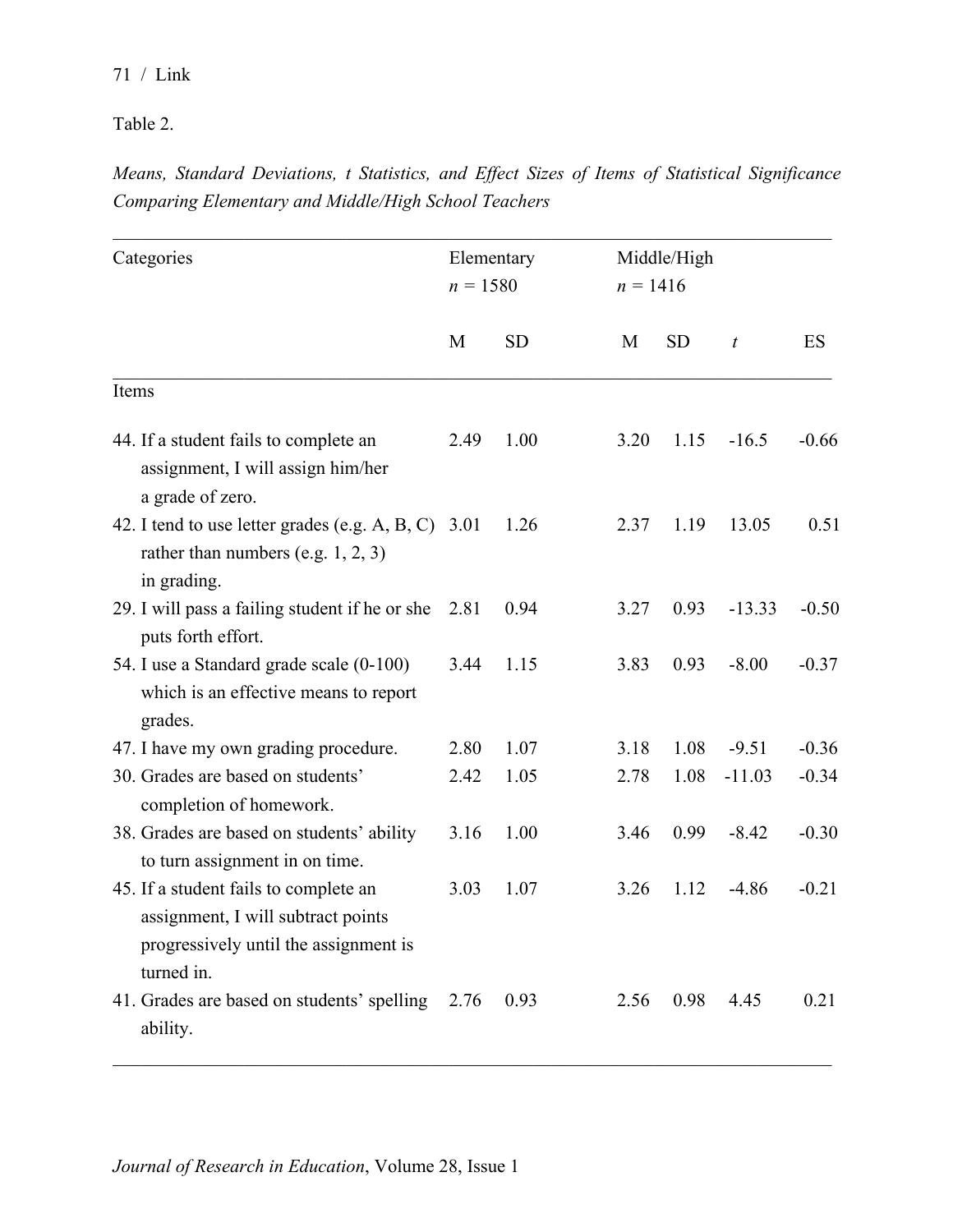Table 3 shows that teachers working in the urban district indicated a stronger preference to assigning grades based on students' behavior compared to teachers working in the suburban district. Urban district teachers more strongly favored assigning grades based on class participation, homework completion, attendance, effort, behavior, ability, and turning in assignments on time. Urban district teachers also indicated a stronger preference for using professional discretion when assigning grades, such as giving students a second chance to take a test if they fail, awarding extra credit, grading on a curve, and passing students if they put forth effort, more so than suburban district teachers. With regard to students' progress, urban district teachers indicated a preference for basing grades on students' improvement. Suburban teachers are more likely to confer with colleagues regarding grading criteria and use the Standard scale (0-100) when grading than urban district teachers.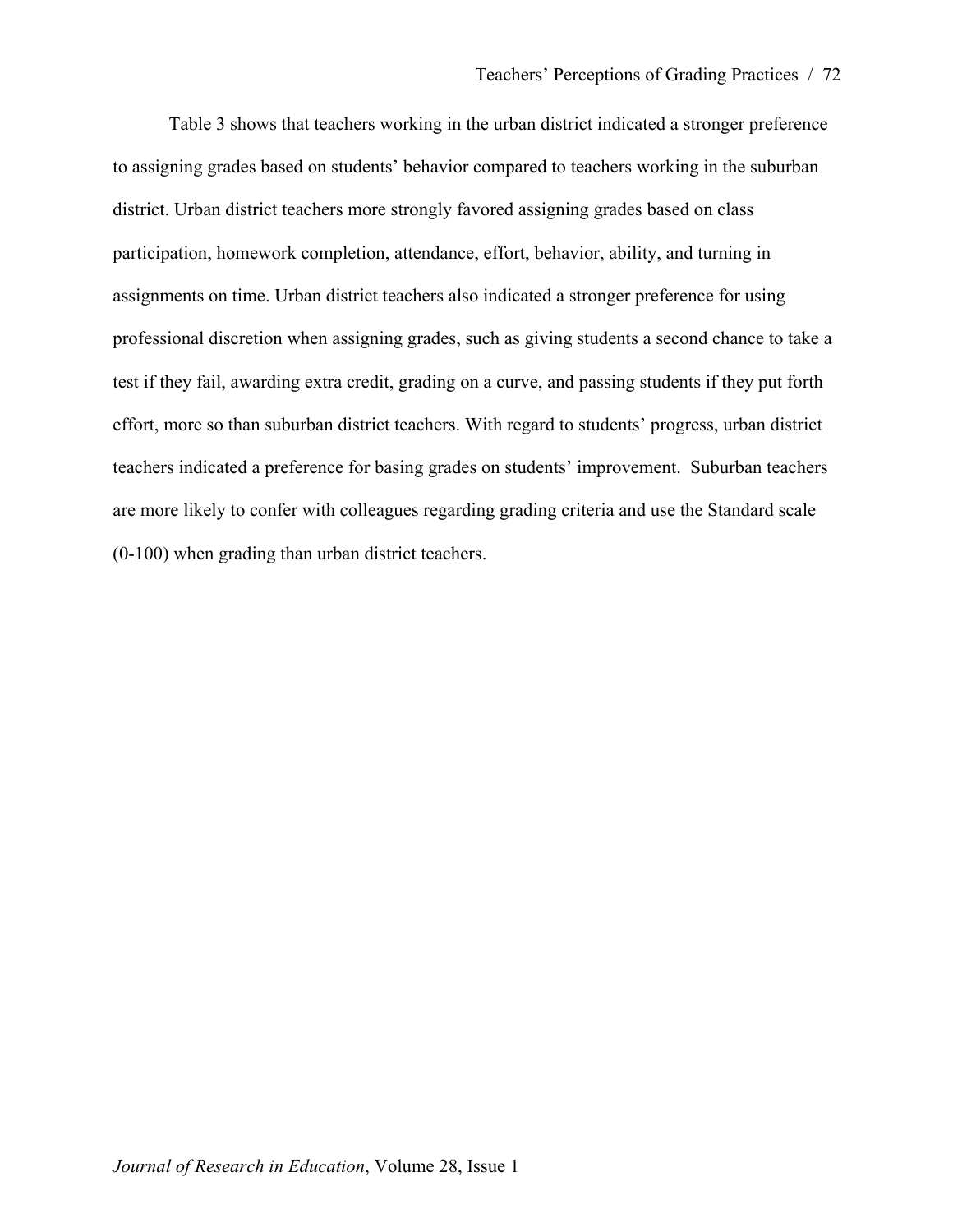Table 3.

*Means, Standard Deviations, t Statistics, and Effect Sizes of Items of Statistical Significance Comparing Urban and Suburban District Teachers*

| Categories                                                                                   |      | Urban<br>$n = 1663$ |      | Suburban<br>$n = 1,333$ |                  |         |
|----------------------------------------------------------------------------------------------|------|---------------------|------|-------------------------|------------------|---------|
|                                                                                              | M    | <b>SD</b>           | M    | <b>SD</b>               | $\boldsymbol{t}$ | ES      |
| Items                                                                                        |      |                     |      |                         |                  |         |
| 31. Grades are based on the degree to<br>which students participate in class.                | 3.44 | 0.93                | 2.89 | 1.07                    | 14.10            | 0.55    |
| 30. Grades are based on students'<br>completion of homework.                                 | 2.82 | 1.05                | 2.30 | 1.04                    | 13.62            | 0.49    |
| 43. If a student fails a test, I will offer<br>him/her a second chance to take the<br>test.  | 3.90 | 0.86                | 3.47 | 1.04                    | 10.90            | 0.45    |
| 46. I often give students opportunities to<br>earn extra credit.                             | 3.70 | 0.97                | 3.26 | 1.12                    | 11.05            | 0.42    |
| 32. Grades are based on students'<br>improvement.                                            | 3.52 | 0.86                | 3.16 | 0.97                    | 10.26            | 0.39    |
| 33. Grades are based on students'<br>attendance.                                             | 2.83 | 1.09                | 2.50 | 1.09                    | 8.42             | 0.30    |
| 27. Grading on a curve can provide<br>appropriate consistency in grade<br>distributions.     | 2.98 | 0.94                | 2.70 | 1.00                    | 7.66             | 0.29    |
| 28. I consider student effort when I<br>grade.                                               | 3.89 | 0.82                | 3.64 | 0.91                    | 7.42             | 0.29    |
| 48. I often confer with my colleagues<br>on grading criteria.                                | 3.39 | 1.00                | 3.66 | 0.92                    | $-7.56$          | $-0.27$ |
| 39. Grades are based on students'<br>behavior in class.                                      | 2.54 | 1.08                | 2.25 | 1.04                    | 6.77             | 0.27    |
| 41. Grades are based on students'<br>spelling ability.                                       | 2.78 | 0.95                | 2.55 | 0.96                    | 5.22             | 0.24    |
| 54. I use a Standard grade scale (0-100)<br>which is an effective means to<br>report grades. | 3.50 | 1.13                | 3.75 | 0.98                    | $-4.17$          | $-0.23$ |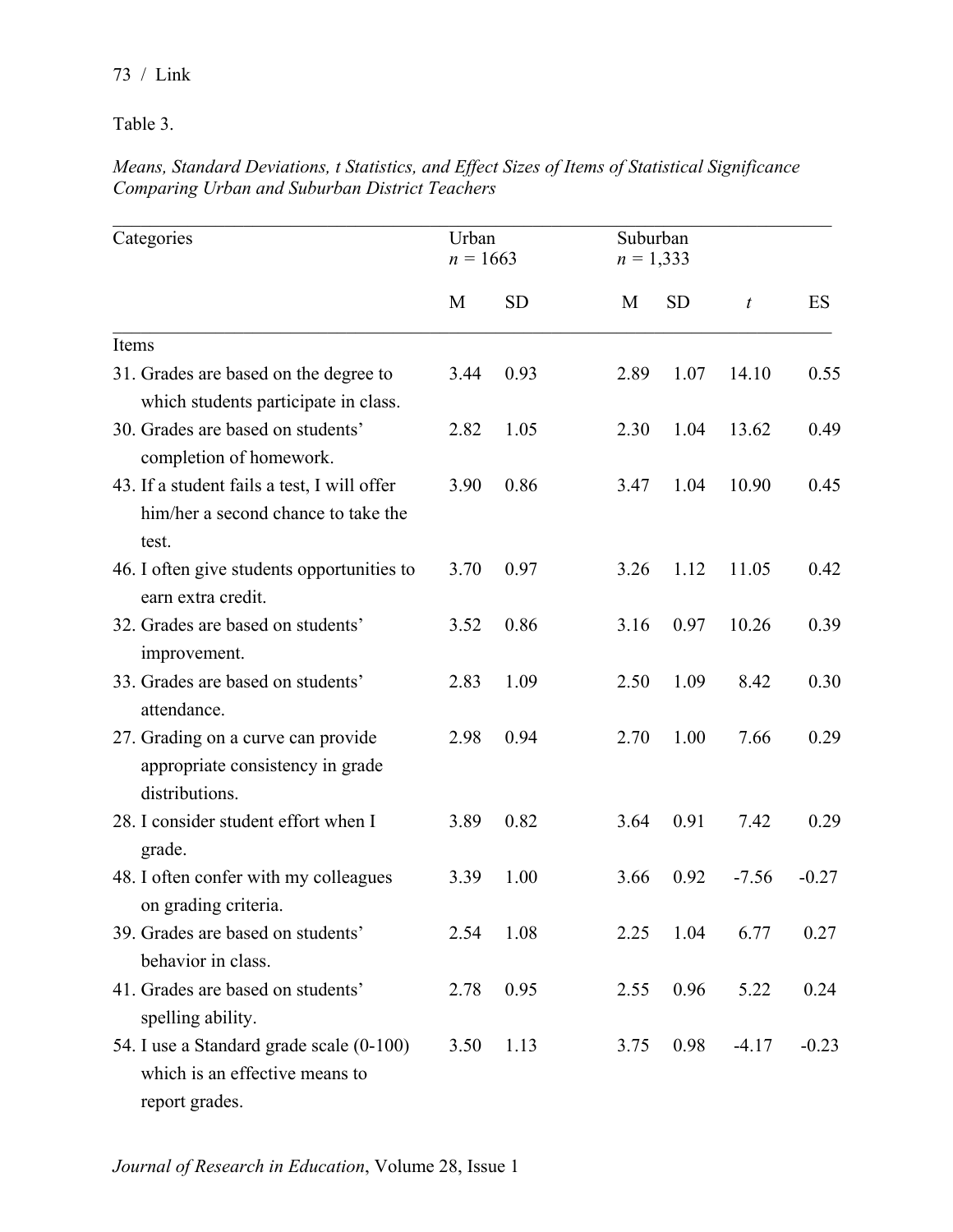| 34. I consider student ability in grading.                       | 3.71 0.83 |  | 3.52 0.92      | 5.63 | 0.22 |
|------------------------------------------------------------------|-----------|--|----------------|------|------|
| 38. Grades are based on students'                                | 3.40 0.97 |  | 3.18 1.04      | 649  | 0.22 |
| ability to turn assignments in on time.                          |           |  |                |      |      |
| 29. I will pass a failing student if he or she $3.11 \quad 0.96$ |           |  | 2.91 0.95 7.24 |      | 0.20 |
| puts forth effort                                                |           |  |                |      |      |

Table 4 shows that non-traditionally trained teachers were more likely to consider students' behavior when assigning grades compared to traditionally trained teachers in two ways. Non-traditionally trained teachers favored assigning grades of zero if a student fails to complete an assignment and basing grades on a student's homework completion. Non-traditionally trained teachers also indicated a preference for having their own grading procedures. Traditionally trained teachers were more likely to use letter grades rather than numbers when grading than non-traditionally trained teachers.

Table 4.

| Categories                                                                                                    |      | Traditionally<br>Non-Traditionally<br>Trained<br>Trained<br>$n = 2,633$<br>$n = 363$ |      |           |                  |         |
|---------------------------------------------------------------------------------------------------------------|------|--------------------------------------------------------------------------------------|------|-----------|------------------|---------|
|                                                                                                               | M    | <b>SD</b>                                                                            | M    | <b>SD</b> | $\boldsymbol{t}$ | ES      |
| Items                                                                                                         |      |                                                                                      |      |           |                  |         |
| 44. If a student fails to complete an<br>assignment, I will assign him/her                                    | 2.75 | 1.11                                                                                 | 3.28 | 1.15      | $-7.22$          | $-0.47$ |
| a grade of zero.                                                                                              |      |                                                                                      |      |           |                  |         |
| 47. I have my own grading procedure.                                                                          | 2.93 | 1.09                                                                                 | 3.25 | 1.03      | $-4.51$          | $-0.29$ |
| 30. Grades are based on students'<br>completion of homework.                                                  | 2.55 | 1.07                                                                                 | 2.85 | 1.09      | $-4.39$          | $-0.28$ |
| 42. I tend to use letter grades (e.g. A, B, C) $2.76$<br>rather than numbers (e.g. $1, 2, 3$ )<br>in grading. |      | 1.27                                                                                 | 2.45 | 1.24      | 3.75             | 0.24    |

*Means, Standard Deviations, t Statistics, and Effect Sizes of Items of Statistical Significance Comparing Traditionally Trained and Non-Traditionally Trained Teachers*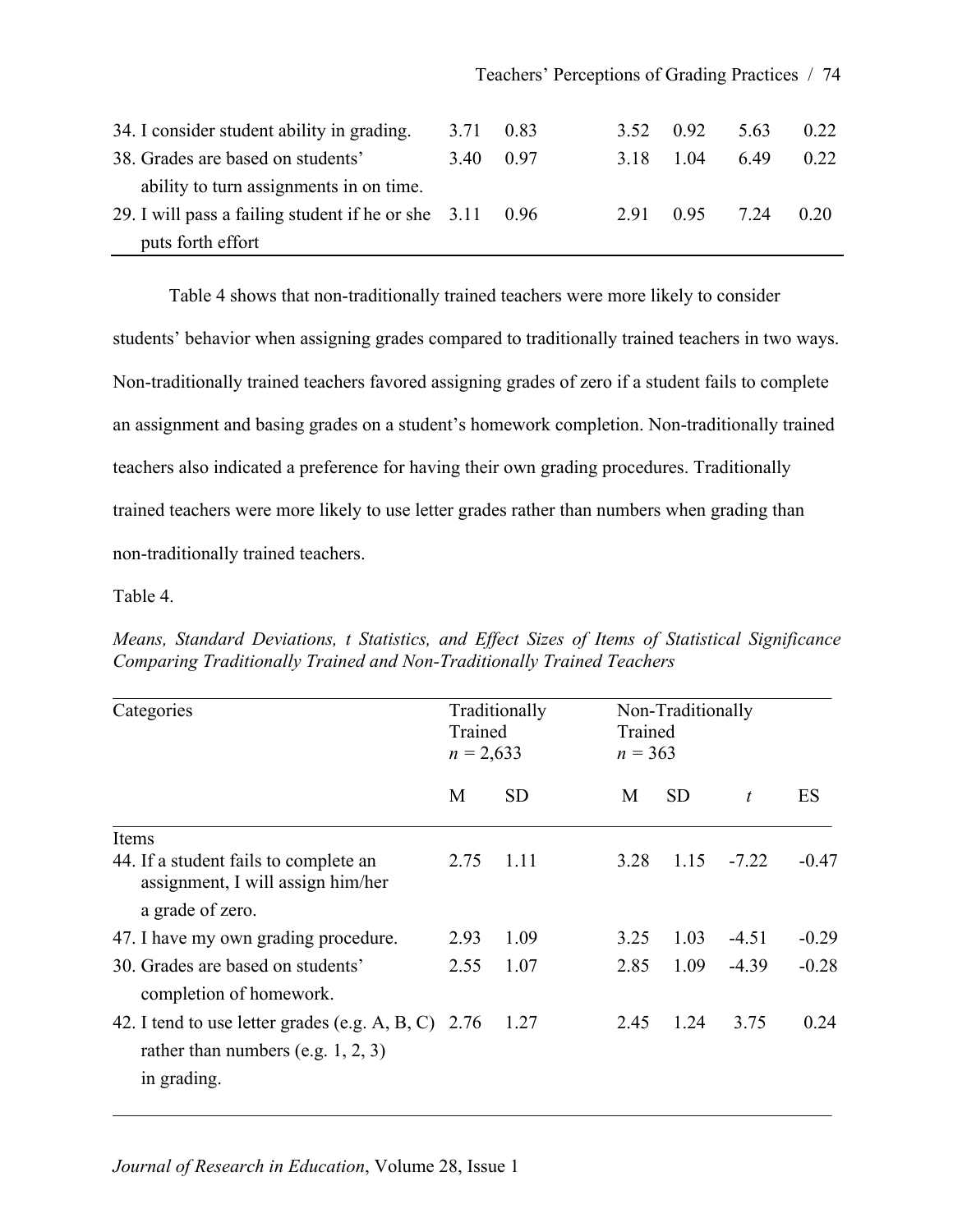Table 5 illustrates that nearly 95% of elementary teachers in the sample were trained in traditional programs, but only 80% of middle/high teachers were similarly trained. A chisquared test revealed this difference to be statistically significant ( $X^2 = 151.71$ ;  $p < .001$ ). This implies that the middle/high school students in these districts were far more likely to encounter non-traditionally trained teachers than were their elementary school peers.

Table 5.

*Percent of Traditionally Trained Teachers by Grade Level*

| Grade Level                   | Elementary<br>$n = 1,580$ | Middle/High<br>$n = 1,416$ |
|-------------------------------|---------------------------|----------------------------|
| Percent traditionally trained | 94.8%                     | 80.1%                      |

 $(X^2 = 151.71$ ; *df* = 1; *p* < .001)

Similarly, Table 6 shows while about 96% of suburban teachers are graduates of traditional teacher preparation programs, only 81% of the urban teachers in the sample are traditionally trained ( $X^2 = 162.64$ ;  $p < .001$ ). This means students in the urban school district were less likely to encounter teachers' grading practices that are based on students' academic performance, which were preferred by the suburban teachers in the study.

Table 6.

*Percent of Traditionally Trained Teachers by District Locale*

| District Locale               | Suburban    | Urban       |
|-------------------------------|-------------|-------------|
|                               | $n = 1,333$ | $n = 1,663$ |
| Percent traditionally trained | 96.4%       | 81.1%       |

 $(X^2 = 162.64; df = 1; p < .001)$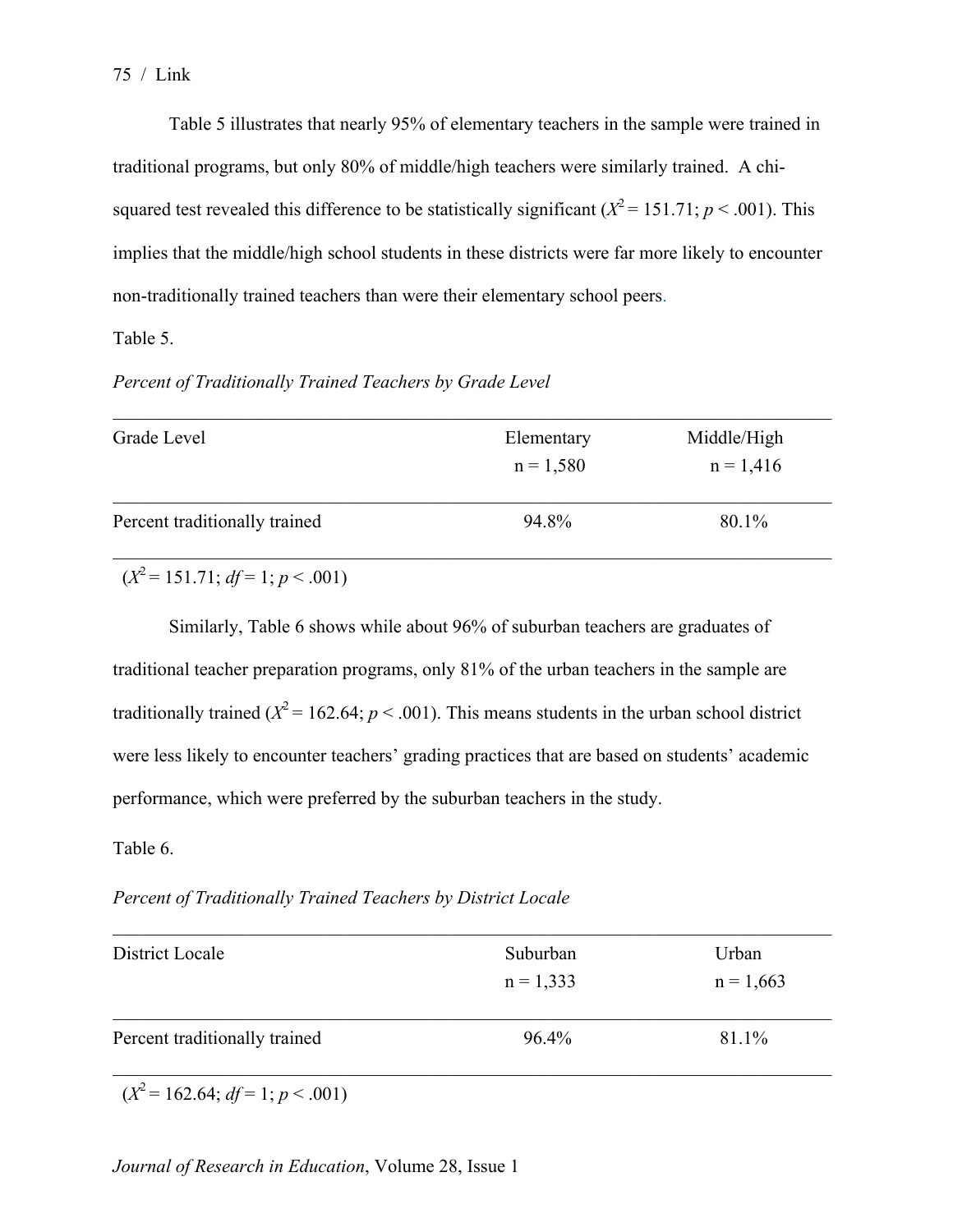Table 7 illustrates differences in teachers' training by gender. Clearly, a much larger percent of female teachers (91%) compared to male teachers (73%) were traditionally trained. This difference also proved to be statistically significant  $(X^2 = 118.12; p < .001)$ .

#### Table 7.

*Percent of Traditionally Trained Teachers by Gender*

| Gender                        | Male      | Female      |
|-------------------------------|-----------|-------------|
|                               | $n = 474$ | $n = 2,522$ |
| Percent traditionally trained | 72.9%     | 90.6%       |

 $(X^2 = 118.12$ ;  $df = 1$ ;  $p < .001$ )

Thus, it appears the non-traditionally trained teachers in this sample are more likely to be male than female, as well as middle/high school teachers who teach primarily in urban schools. This combination of variables implies that middle/high school students in participating urban schools assigned to male teachers may be least likely to encounter grading practices based on their academic performance and more likely to be assigned grades based on their behavior.

#### **Discussion**

The evidence gathered in this study shows that nearly all teachers believe that grading plays a role in the teaching and learning process. However, the data show that elementary and middle/high school teachers' views remain widely different. Elementary teachers tend to see grading as a formative process rather than an end state. They are more likely to give students multiple opportunities to evidence academic mastery and use homework as a means to learn about students' progress rather than score it for completion. Elementary teachers also tend to collaborate with regard to their grading procedures rather than work in isolation like their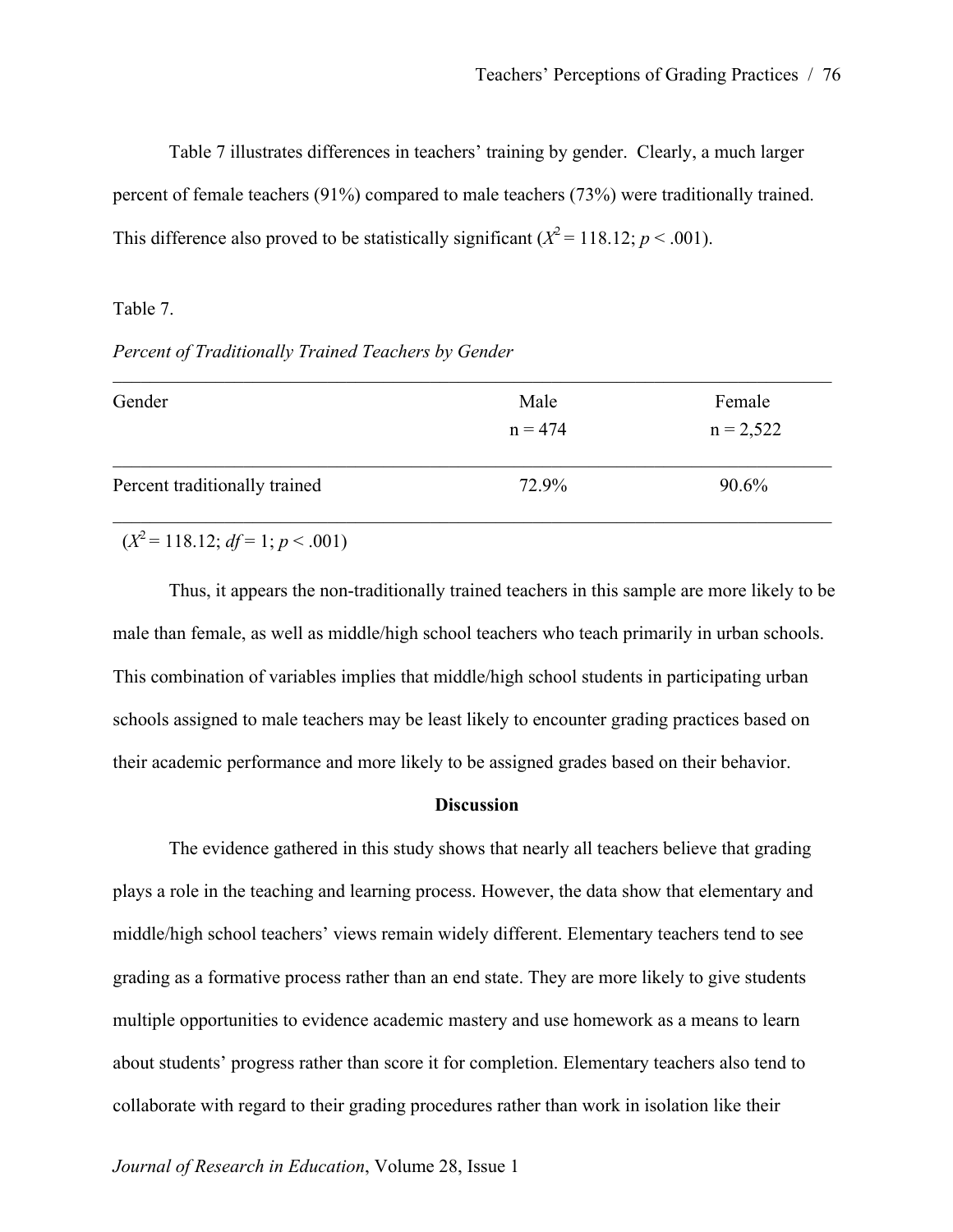middle/high school peers. All of this implies that elementary teachers may have a different view regarding the purpose of grades and as a result, students will likely experience a shift in teachers' expectations regarding assignments and homework, especially as they transition from elementary to middle school. Moreover, students will likely face a range of grading protocols and practices from teacher to teacher throughout middle school and high school, which may include seven or more different grading practices to keep up with on a typical secondary class schedule (Williamson, 2009).

Additionally, middle/high school students are more likely to have to work within teachers' timelines for content mastery rather than their own, since they may experience a grade of zero if they do not. This could mean a drastic adjustment in learning and study practices for some students transitioning from elementary to middle school, if they are used to getting multiple opportunities to turn in assignments or not working under the threat of getting zeros from their elementary teachers.

If middle/high school students are attending urban schools and assigned to nontraditionally trained teachers, their likelihood of experiencing a shift in teachers' grading practices is even greater. The data show that male, non-traditionally trained middle/high school teachers, often working in urban school districts, find it more acceptable to assign grades based on students' behavior, such as homework completion, and to assign zeros for assignments not turned in. According to Guskey (2015), such practices "distort the meaning of grades and miscommunicate vital information about student learning…and often diminish students' motivation and frequently alter students' perceptions of school, of learning, and of themselves as learners" (p. 97-98). This research is supported by years of the same evidence: grading experiences, especially negative ones, may have a significant impact in both the short and long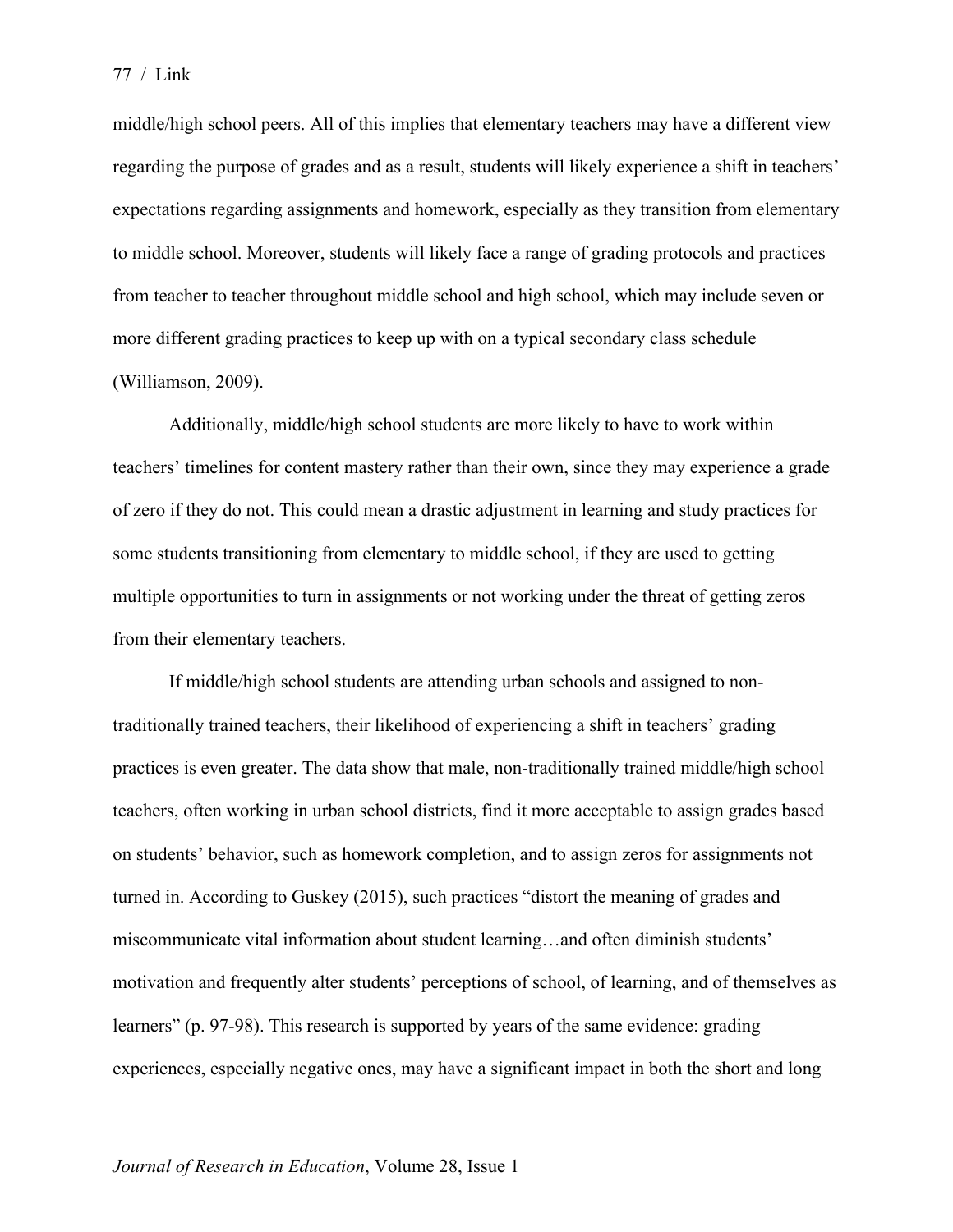term for students (Alm & Colnerud, 2015).

Why middle/high school teachers use this approach may be as Guskey (2009b) noted, which is that "secondary teachers tend to see grading and reporting as a vital component of classroom management and control" (p. 11). Middle/high school teachers may feel the need to use grading for control as they compete with students' increased access to social tools and activities both inside and outside of the classroom, such as video games, virtual apps, FaceTime, movie streaming and more. Or, middle/high school teachers may lean on grading for control because their own instructional skill and ability to manage a classroom of students is inadequate. This may be especially the case with non-traditionally trained teachers since they tend to have "less student teaching experience or other pre-service pedagogical training than their traditionally trained peers" (Darling-Hammond, Chung, & Frelow, 2002; Darling-Hammond, Holtzman, & Gatlin, 2005; Redding & Smith, 2016, p. 1087).

Less training for non-traditional teachers means there is a greater likelihood that they did not encounter student teaching experiences or pre-service lessons on grading before they were assigned classrooms of students. Since studies from the last century conclude that teachers in more traditional teacher preparation programs are "not well trained" with regard to classroom grading, the ability for non-traditionally trained teachers to effectively assess and grade student work is even less promising (Brookhart et al., 2016, p. 31). Subsequently, middle/high school students assigned to non-traditionally trained teachers are likely provided less access to teachers that employ effective grading practices compared to their suburban peers. Less access to effective teachers may lessen students' ability to attain academic achievement, which may reduce their life opportunities as a result.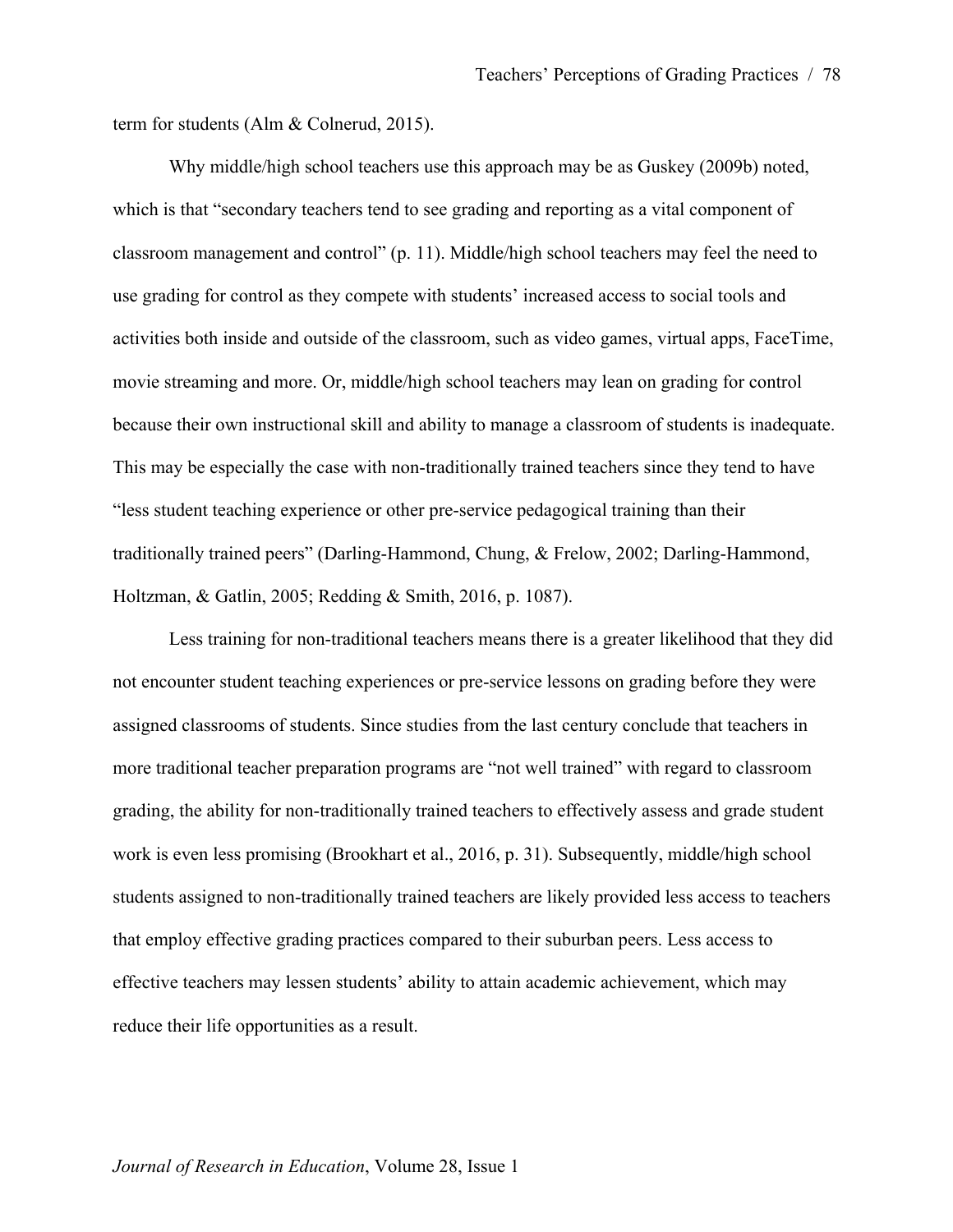Unfortunately, reduced access to effective teachers in urban schools is not uncommon. According to Feistritzer (2009), most non-traditionally trained teachers work in urban school districts due to market demands, filling subjects that are often in need, especially middle/high school math, science, and special education. Therefore, non-traditionally trained teachers can frequently be found teaching our most at-risk students in urban school environments – environments defined as "apartheid schools" that lack diversity and where less than 1% of the student body is White (UCLA Civil Rights Project, 2013). In addition, the creation of teacher preparation programs that cater to non-traditionally trained teachers are trending upward. Since 2010-2013 alone, there has been a 10% increase in the number of programs (439 in total across 45 states) classified as alternate route teacher preparation programs (US DOE, 2013).

With many non-traditionally trained teachers being assigned to our nation's apartheid schools, many are encountering classrooms that tend to have the largest numbers of high-poverty students (UCLA Civil Rights Project, 2013). Also, 85% of this study's urban district students qualify for free and reduced lunch; as a result, adding classroom grading practices based on students' behavior to an already fragile surrounding context multiplies the negative impacts students are facing in urban middle/high school environments and interferes with students' ability to achieve an equitable education, which has unlimited impact well beyond the classroom. When grading policies and practices improve, student failures decrease, motivation to persist in courses rises, and opportunity after high school expands (Reeves, 2009).

## **Delimitations**

Though this study's sample population is large and provides both suburban and urban vantage points, the data were drawn purposefully from two school districts due to convenience, which may limit the generalizability of these findings. Teachers from different regions and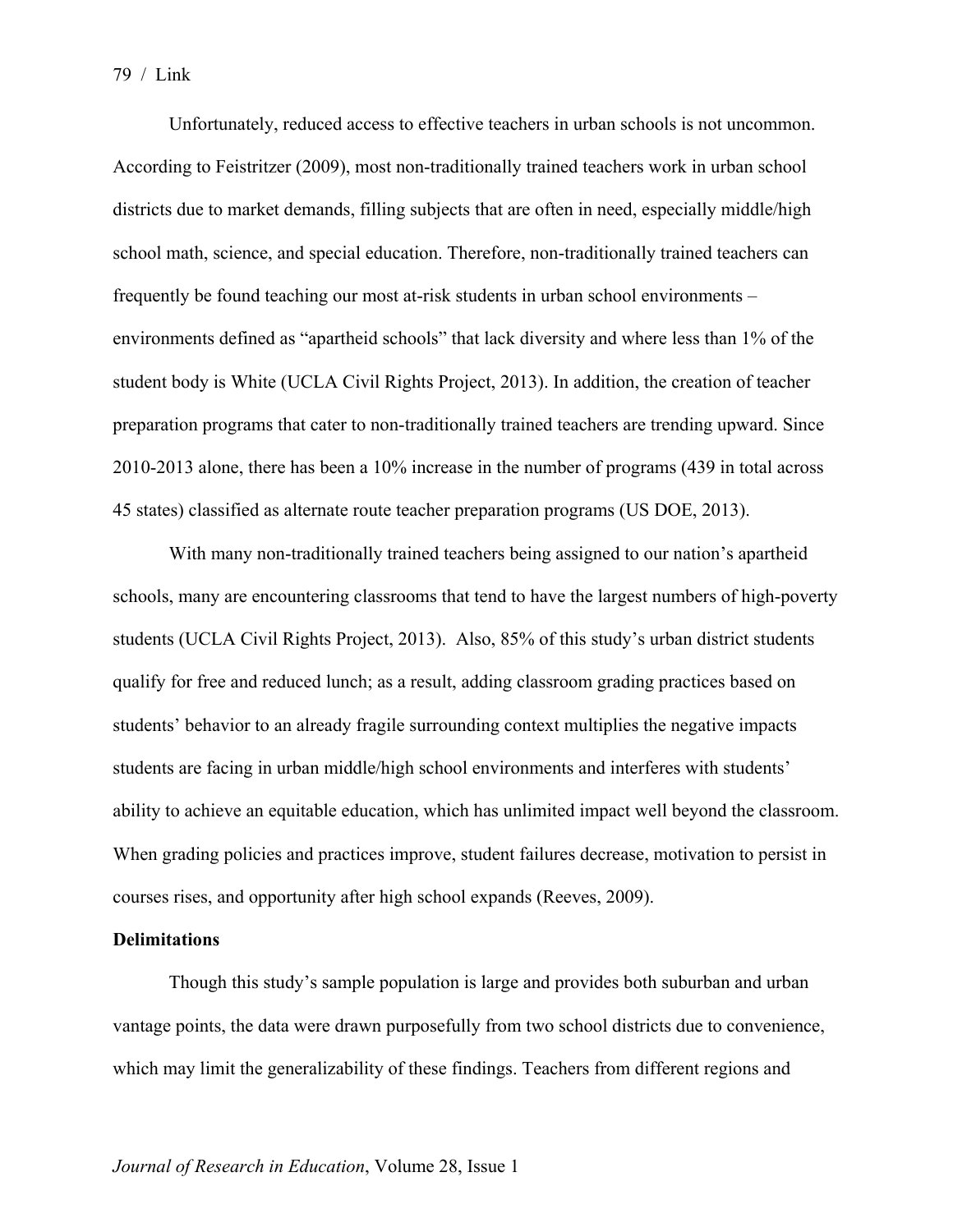locations across the country may offer a difference in perceptions due to different student populations, training, history, and practices with regard to grading, though there are similarities of these findings to those of other researchers that support a more generalizable reach (e.g., Guskey, 2009b; McMillan, 2001; McMillan, Myran, & Workman, 2002).

#### **Future Directions**

This study has implications for pre-service teacher education programs, teacher professional development, and researchers. Knowing that the elements teachers use in determining students' grades vary across grade levels can help target teacher pre-service and professional development efforts aimed at developing and improving teachers' assessment and grading literacy. Recognizing, for example, that middle/high school teachers rely more on students' behavior, such as homework completion, to show evidence of student learning than do elementary teachers could lead to professional development or pre-service programs specifically designed to help middle/high school teachers recognize the potential benefits of using homework formatively rather than simply as a basis for a summative score. Moreover, knowing that nontraditionally trained teachers rely more on students' behaviors than academic mastery to evidence student learning than do traditionally trained teachers, educators in alternative teacher preparation programs can improve their training by including more contemporary assessment literacy and effective grading practices research. Researchers can build on this study's findings by conducting more in-depth studies examining assessment and grading curriculums used by traditional and non-traditional teacher preparation programs to determine and analyze further differences. Combined efforts among traditional and non-traditional pre-service educators and researchers can improve implementation of effective grading practices across all grade levels and district locales.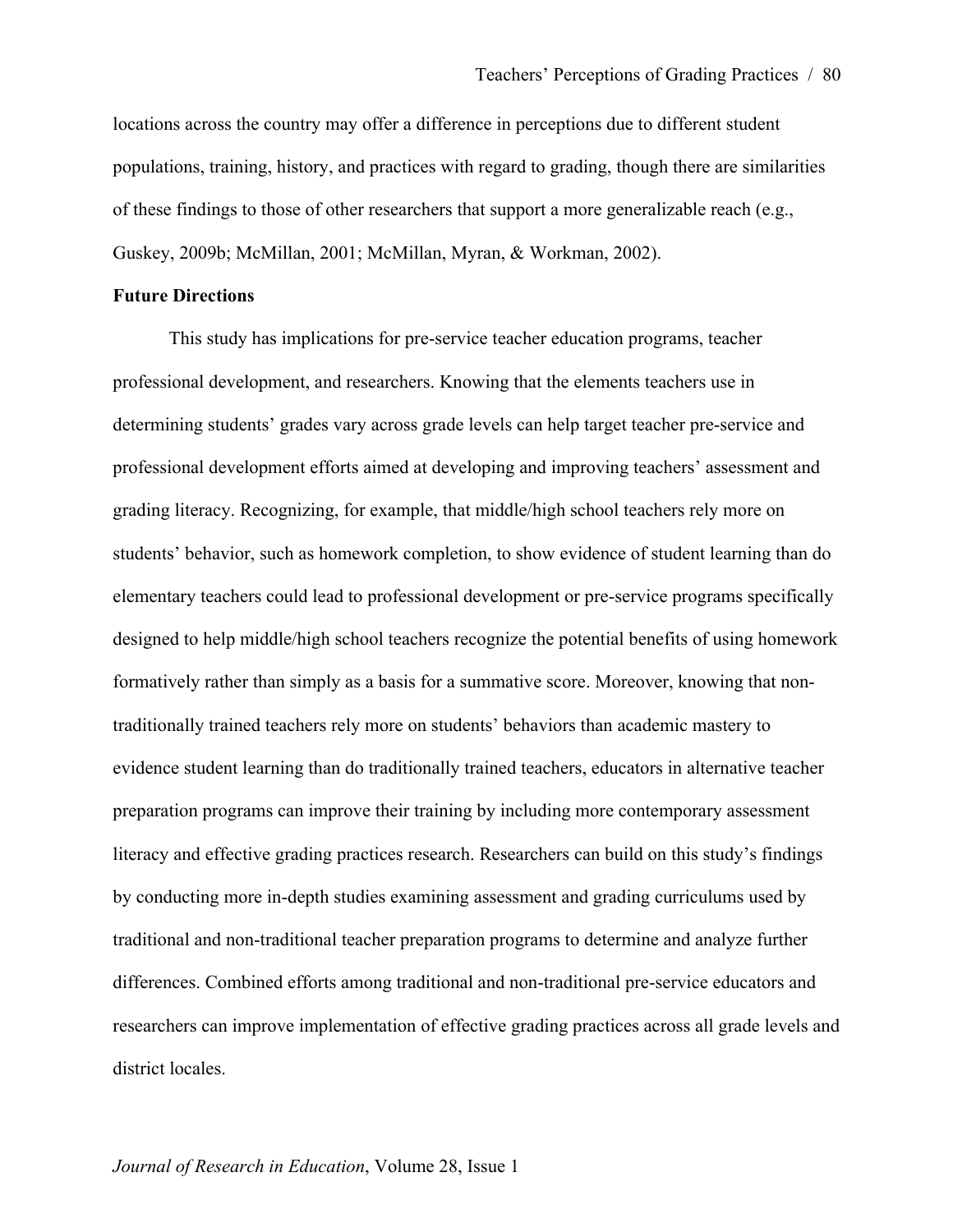## **Conclusion**

These findings indicate the need for improved pre-service grading practices training. Alternative, or non-traditional, teacher preparation programs could especially benefit by offering training on research-based grading practices to pre-service teachers. Since more non-traditionally trained teachers rely on ineffective grading practices and are being employed by urban districts, students in these districts, especially at the middle/high school level, are negatively impacted. Changing non-traditionally trained teachers' grading practices has the potential to change students' academic success.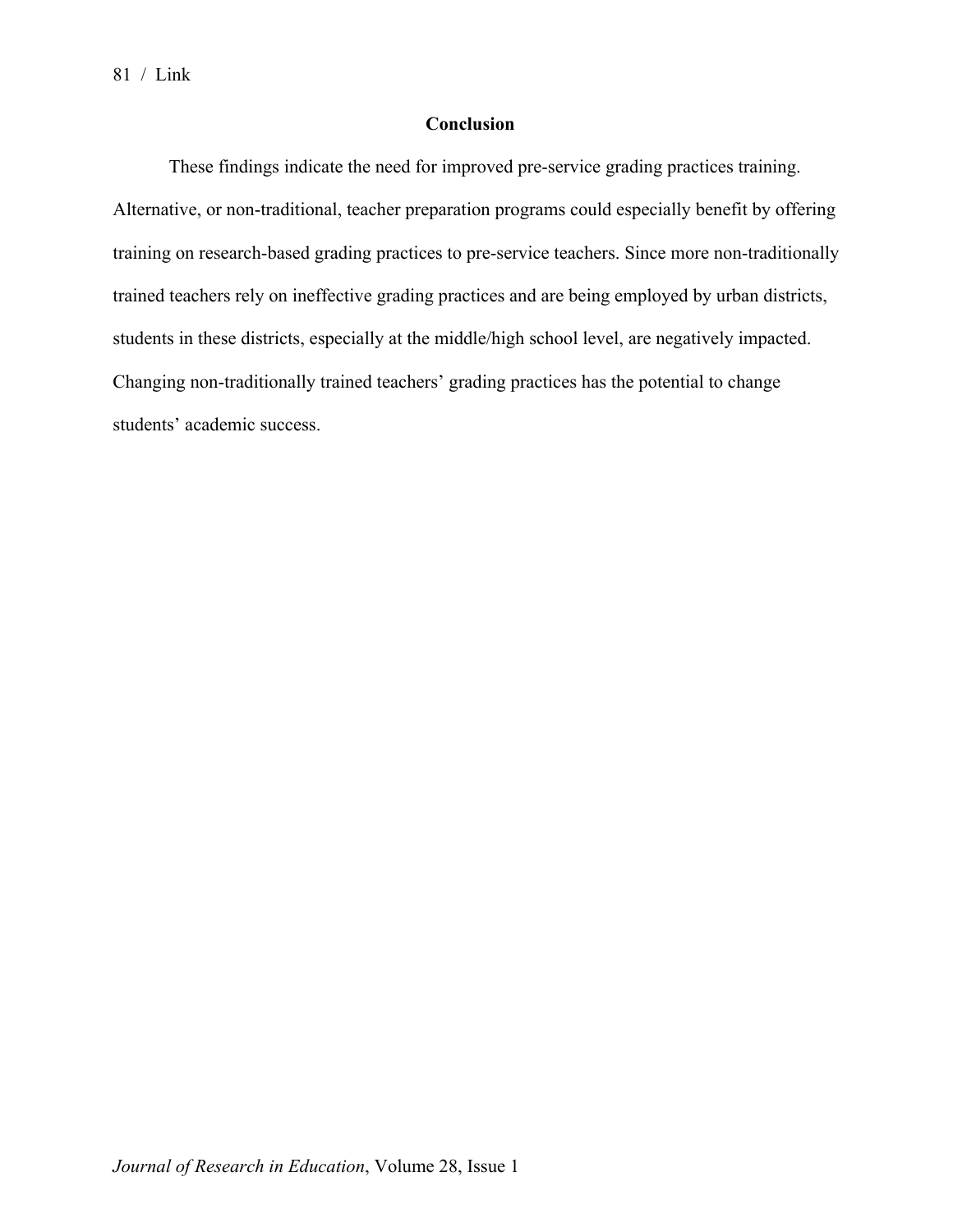### **References**

- Alm, R., & Colnerud, G. (2015). Teachers' experiences of unfair grading. *Educational Assessment, 20*, 132-150*.*
- Bonesronning, H. (1998). The variation in teachers' grading practices: Causes and consequences. *Economics of Education Review, 18,* 89-105.
- Brewer, T. J., & deMarrais, K. (2015). *Teach for America counter-narratives: Alumni speak up and speak out*. New York, NY: Peter Lang.
- Brookhart, S.M. (1993). Teachers' grading practices: Meaning and values. *Journal of Educational Measurement, 30,* 123-142.
- Brookhart, S. M. (1994). Teachers' grading: Practice and theory. *Applied Measurement in Education, 7*, 279–301.
- Brookhart, S. M. (2004). *Grading.* Upper Saddle River, NJ: Pearson, Merrill, Prentice Hall.
- Brookhart, S. M., Guskey, T. R., Bowers, A. J., McMillan, J. H., Smith, J. K., Smith, L. F., Stevens, M. T., & Welsh, M. J. (2016). A century of grading research: Meaning and value in the most common educational measure. *Review of Educational Research*, *86*(4), 803-848.
- Darling-Hammond, L., Chung, R., & Frelow, F. (2002). Variation in teacher preparation: How well do different pathways prepare teachers to teach? *Journal of Teacher Education, 53*(4), 286-302.
- Darling-Hammond, L., Holtzman, D. J., Gatlin, S. J., & Helig, J.V. (2005). Does teacher preparation matter? Evidence about teacher certification, Teach for America, and teacher effectiveness. *Education Policy Analysis Archives, 13*(42).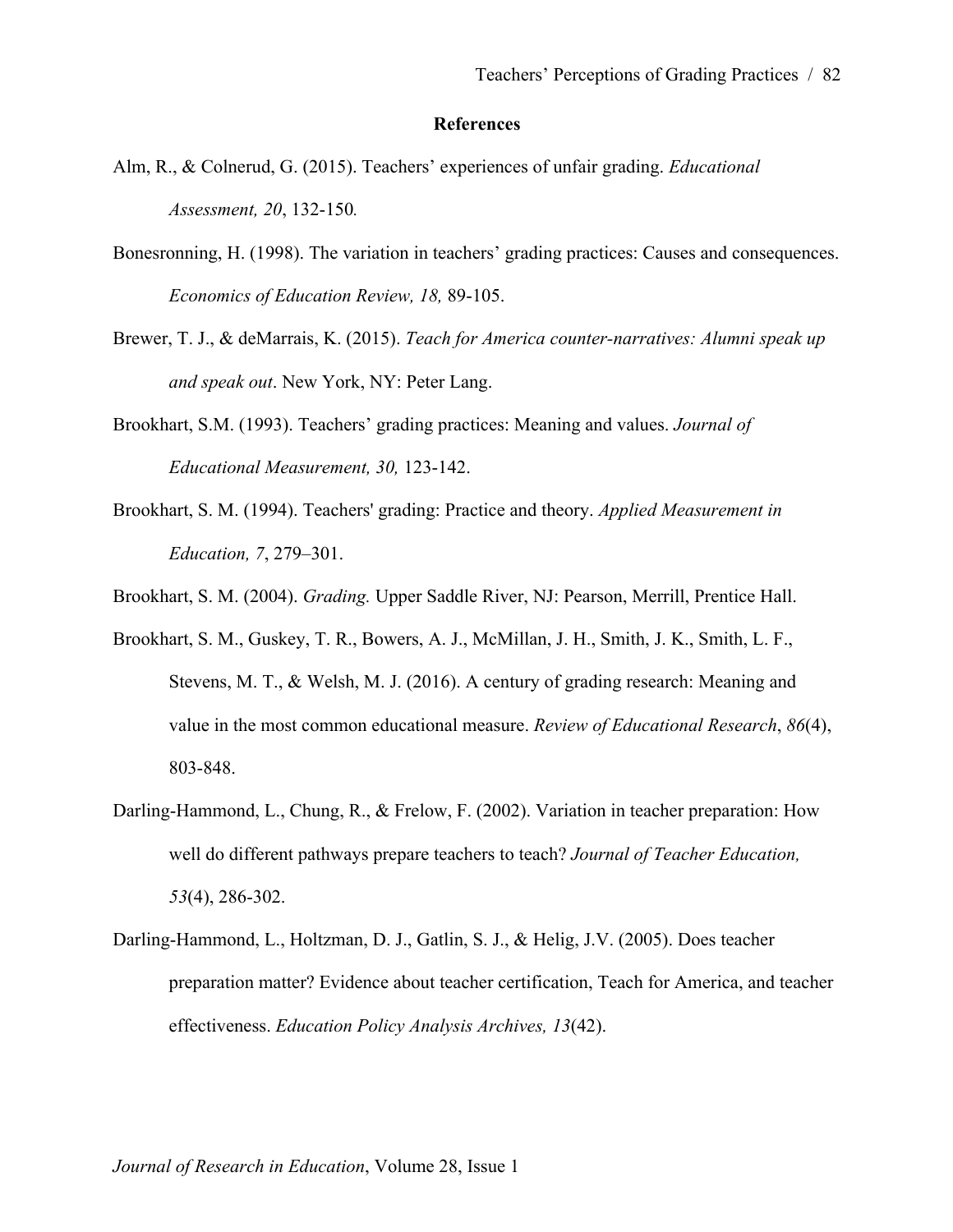- Dueck, M. (2014). *Grading smarter not harder: Assessment strategies that motivate kids and help them learn.* Alexandria, VA: Association for Supervision and Curriculum Development.
- Feistritzer, C. E. (2009, November 18). The impact of alternate routes. *Education Week,* pp. 1A, 2A.
- Fenzel, L. M., Dean, R. J., & Gerivonni, D. (2014). Effective learning environments and the use of teaching fellows in alternative urban middle schools. *Journal of Education for Students Placed at Risk, 19*(1), 20-35.
- Green, S. K., Johnson, R. L., Kim, D., & Pope, N. K. (2006). Ethics in classroom assessment practices: Issues and attitudes. *Teacher and Teacher Education, 23,* 999-1011*.*
- Greenberg, J., Walsh, K., & McKee, A. (2014). *2014 Teacher prep review: A review of the nation's teacher preparation programs.* Washington, DC: National Center on Teacher Quality.
- Guskey, T. R. (1996). Reporting on student learning: Lessons from the past Prescriptions for the future. In T. R. Guskey (Ed.), *Communicating Student Learning. 1996 Yearbook of the Association for Supervision and Curriculum Development* (pp. 13-24). Alexandria, VA: Association for Supervision and Curriculum Development.
- Guskey, T. R. (2009a). *Practical solutions for serious problems in standards-based grading*. Thousand Oaks, CA: Corwin Press.
- Guskey, T. R. (2009b, April). *Bound by tradition: Teachers' views of crucial grading and reporting issues*. Paper presented at the Annual Meeting of the American Educational Research Association, San Francisco, CA.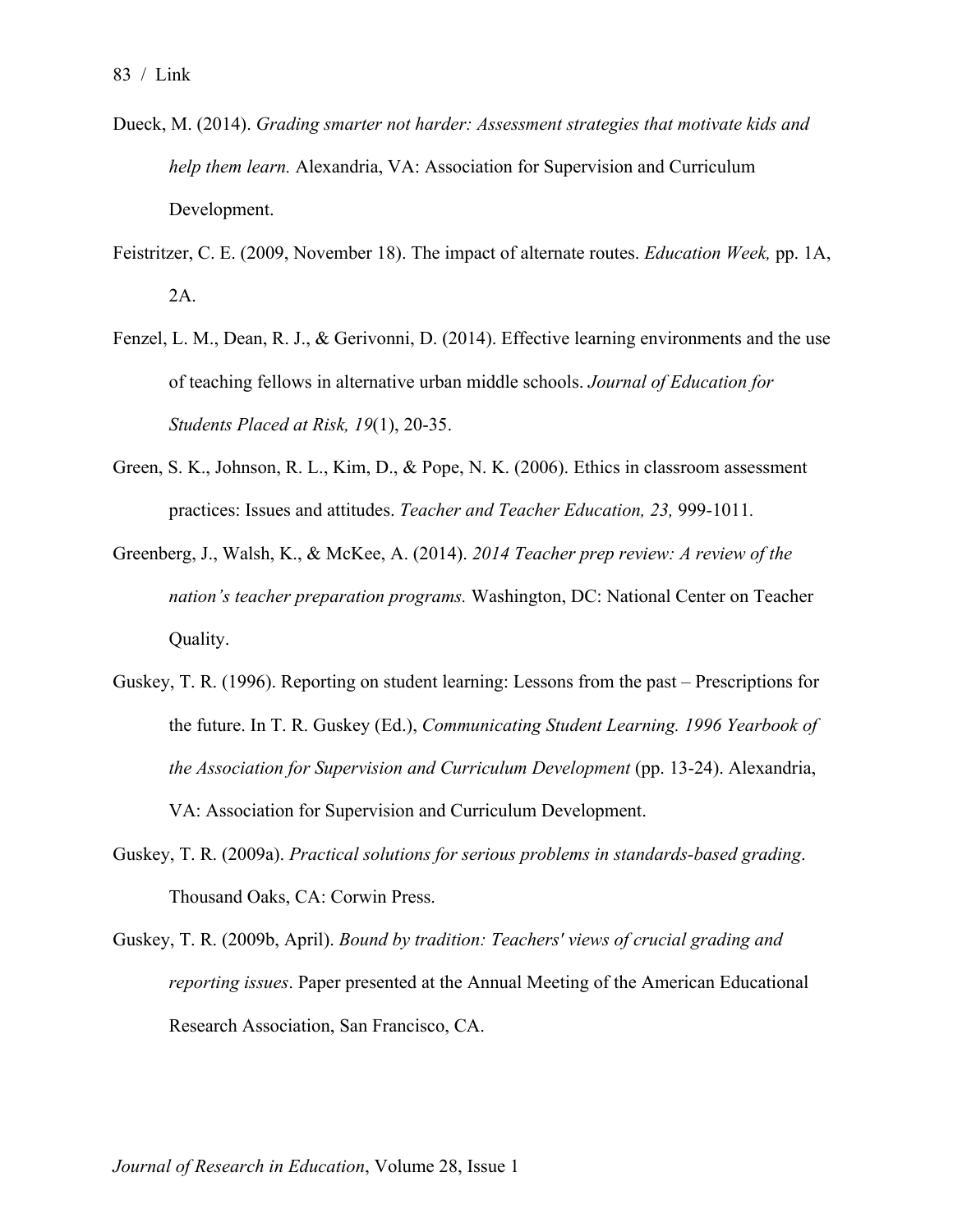- Guskey, T. R. (2015). *On your mark: Challenging the conventions of grading and reporting*. Bloomington, IN: Solution Tree Press.
- Koloi-Keaikitse, S. (2012). *Classroom assessment practices: A survey of Botswana primary and secondary school teachers.* (Unpublished doctoral dissertation). Ball State University, Muncie, Indiana.
- Link, L. J. (2012). Rescaling and rethinking grading. *Tennessee Educational Leadership Journal*, *40*(1), 25-31.
- Liu, X., O'Connell, A. A., & McCoach, D. B. (2006, April). *The initial validation of teachers' perceptions of grading practices.* Paper presented at the annual conference of the American Educational Research Association (AERA), San Francisco, CA.
- McIntyre, E. (2016). *Current teacher shortage may be cyclical*. Education Dive [online] Retrieved from: http://www.educationdive.com/news/current-teacher-shortages-may-becyclical/412263/
- McMillan, J. H., & Lawson, S. R. (2001). *Secondary science teachers' classroom assessment and grading practices.* Metropolitan Education Research Consortium, Richmond, VA. Retrieved from ERIC database (ED 450 158).
- McMillan, J. H., Myran, S., & Workman, D. (2002). Elementary teachers' classroom assessment and grading practices. *Journal of Educational Research, 95*, 203–213.
- McMillan, J. H., & Nash, S. (2000, April). *Teacher classroom assessment and grading decision making.* Paper presented at the Annual Meeting of the National Council of Measurement in Education, New Orleans, LA.
- O'Connor, K. (2007). *A repair kit for grading: 15 Fixes for broken grades.* Boston, MA: Pearson.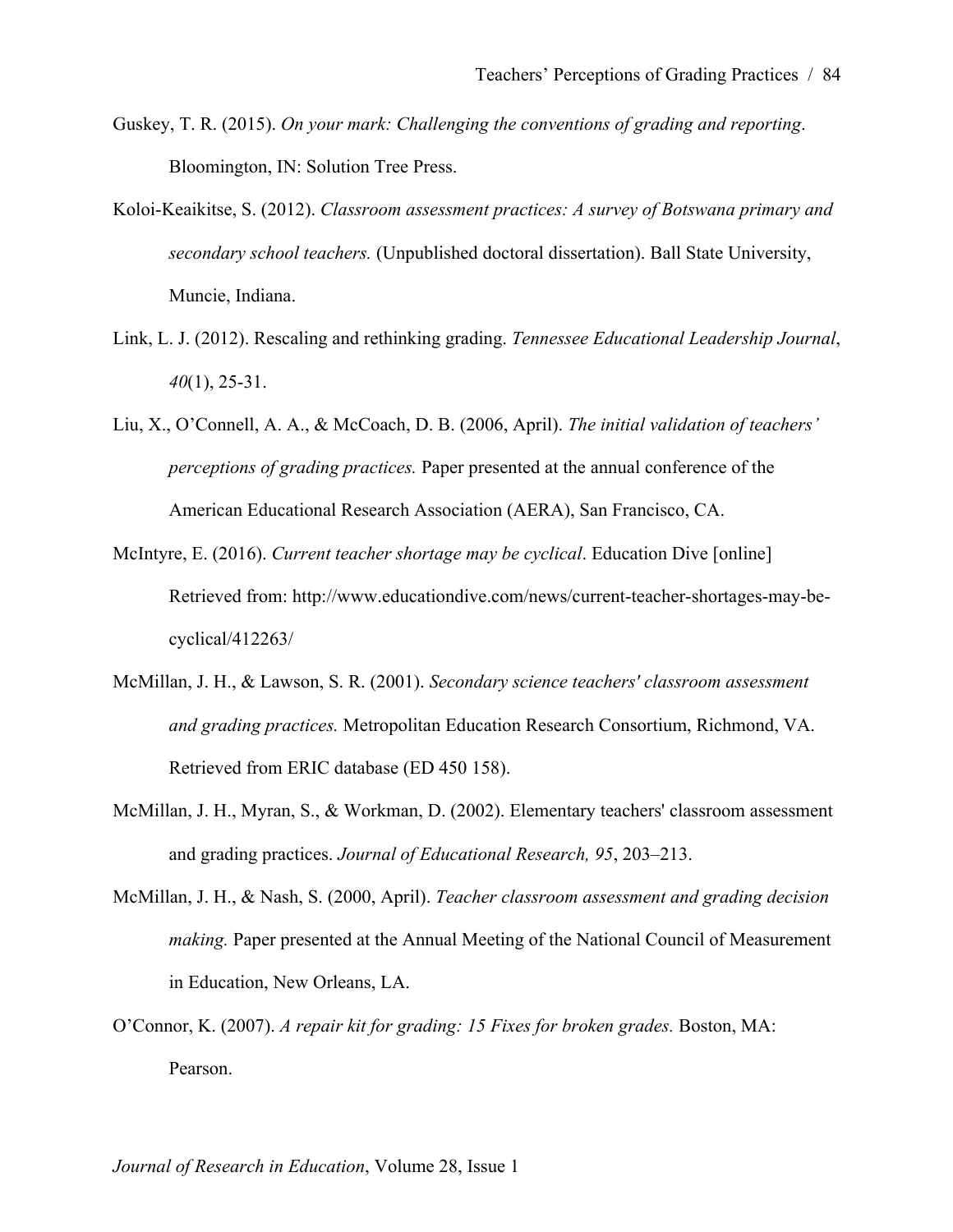- O'Connor, K. (2009). *How to grade for learning.* Thousand Oaks, CA: Corwin.
- Redding, C., & Smith, T.M. (2016). Easy in, easy out: Are alternatively certified teachers turning over at increased rates? *American Educational Research Journal, 53*(4), 1086-1125.

Reeves, D. B. (2004). The case against the zero. *Phi Delta Kappan, 86*(4), 324-325.

- Reeves, D. B. (2009). *Leading change in your school: How to conquer myths, build commitment, and get results.* Alexandria, VA: Association for Supervision and Curriculum Development.
- Reeves, D. B. (2011). *Elements of grading*. Bloomington, IN: Solution Tree Press.
- Schneider, J., & Hutt, E. (2014). Making the grade: A history of the  $A F$  marking scheme. *Journal of Curriculum Studies, 46*(2), 201-224.
- Stiggins, R. J. (2002). Assessment crisis: The absence of assessment FOR learning. *Phi Delta Kappan*, *83*(10), 758-765.

UCLA Civil Rights Project. (2013). *Settle for segregation or strive for diversity? A defining moment for Maryland's public schools.* Retrieved from: http://civilrightsproject.ucla.edu/research/k-12-education/integration-and-diversity/settlefor-segregation-or-strive-for-diversity-a-defining-moment-for-maryland2019s-publicschools/?searchterm=apartheid%20schools

- United States Department of Education. (2013). *Preparing and credentialing the nation's teachers.* Retrieved from: https://title2.ed.gov/TitleIIReport13.pdf
- Will, M. (2016, September 14). Analysis Projects Growing National Shortfall of Teachers. *EducationWeek.* Retrieved from:

http://www.edweek.org/ew/articles/2016/09/14/analysis-projects-growing-nationalshirtfall-of-teachers.html?print+1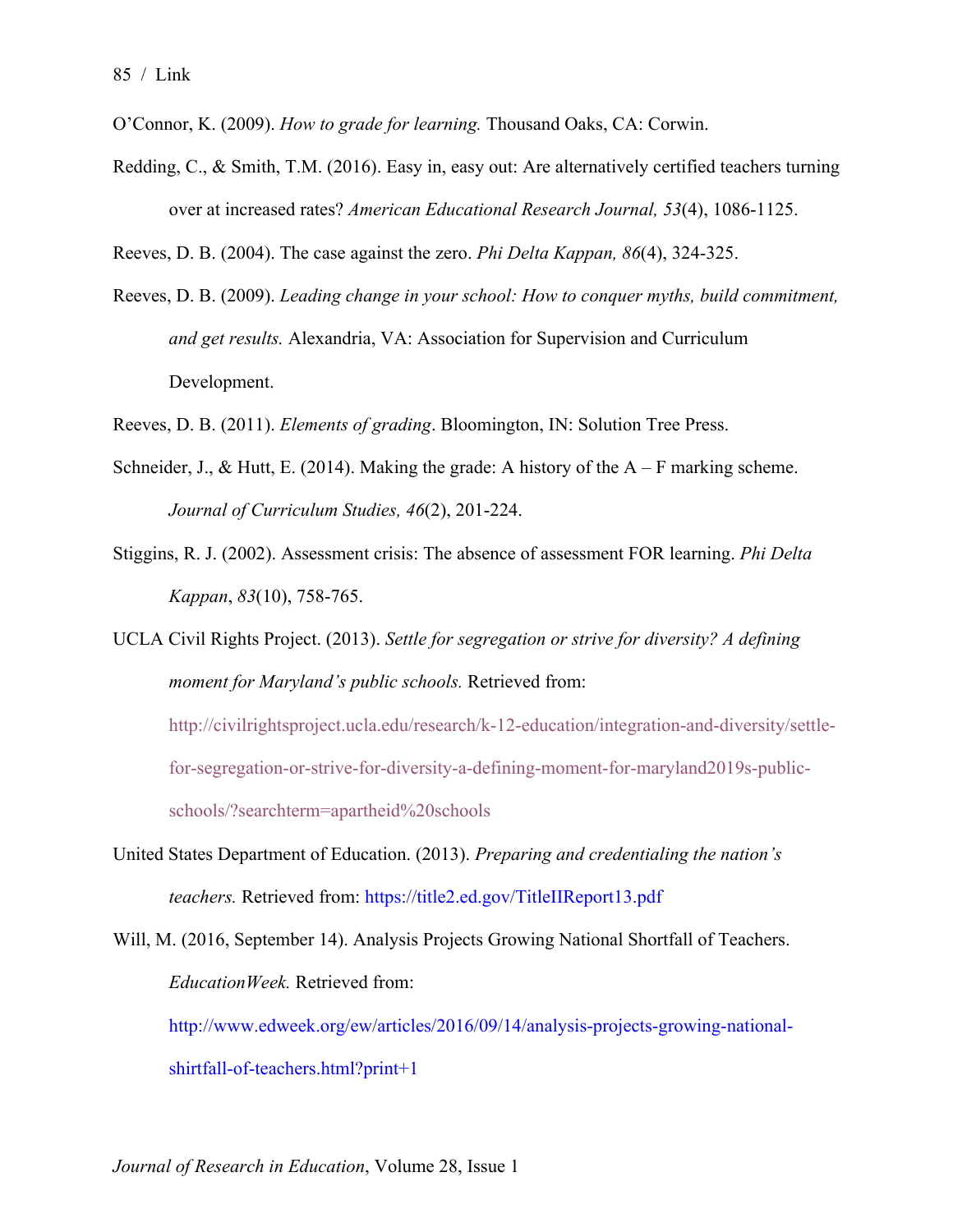- Williamson, R. (2009). *Scheduling to improve student learning.* Westerville, OH: National Middle School Association.
- Zeichner, L., & Paige, L. (2007). *The current status and possible future for 'traditional' college and university-based teacher education programs in the U.S.* Retrieved from http://www.intalalliance.org/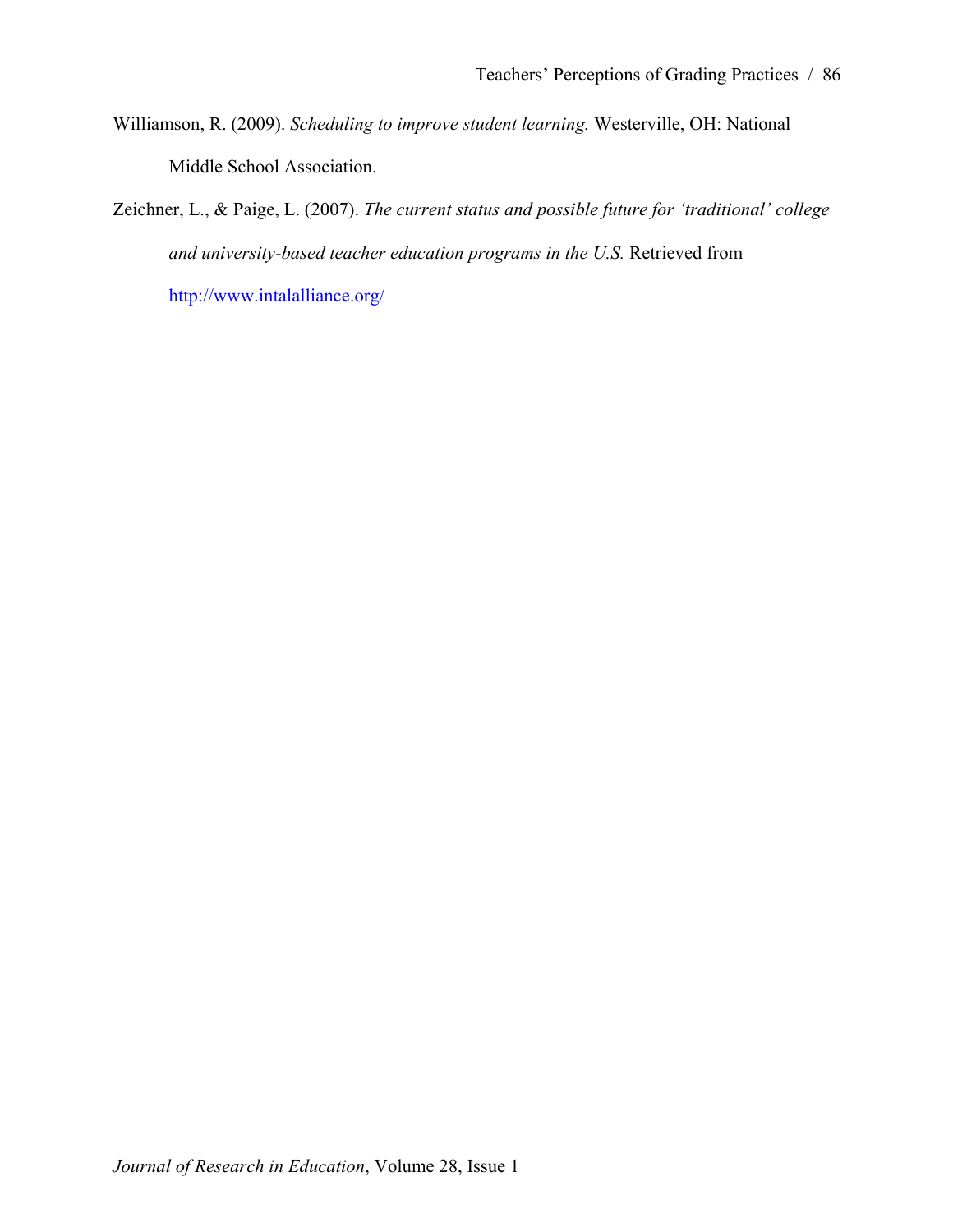## Appendix A

# **Teachers' Perceptions of Grading Practices Survey (TPGP)**

*Thank you for taking the time to complete this important survey on grading practices. Before you start, please complete the school and individual questions below so we can capture grading similarities and differences and best serve you in the future.* 

School Information

- 1. The district and grade level in which I teach is
	- MCS, Elementary Level (Urban)
	- MCS, Middle or High School Level (Urban)
	- SCS, Elementary School Level (Suburban)
	- SCS, Middle or High School Level (Suburban)
- 2. After they select from above, they would get a drop down menu of the schools tied to the level they chose. Please ask them to select one. If they teach in more than one school, they are to choose the one they spend the majority of their time teaching in.
- 3. Is your school a Title I school?
	- Yes
	- $\bullet$  No
- 4. What is the percentage of free/reduced lunch students in your school?
	- $0\%$  to  $10\%$
	- $\bullet$  11%-25%
	- $\bullet$  25%-50%
	- $50\% 75\%$
	- $75\% 100\%$
- 5. What is the student enrollment in your school?
	- $-0.199$
	- $\bullet$  200-350
	- $351 750$
	- $751-1,000$
	- $\bullet$  1,000-1,750
	- Over 1,750

Individual Information

1. I primarily teach  $\qquad \qquad$  grade (s).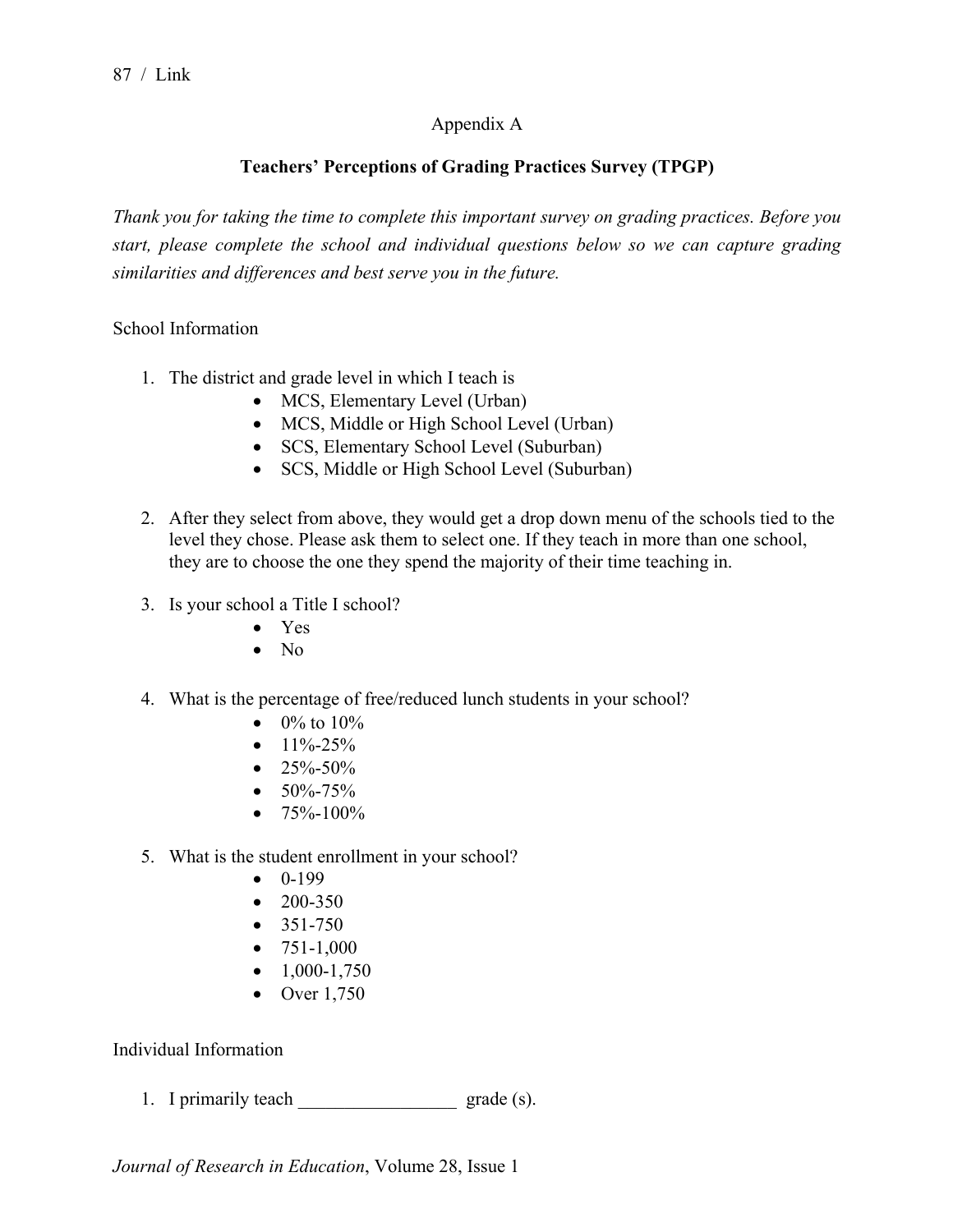- 2. I primarily teach  $\omega$  subject(s).
- 3. I am a Special Education teacher? Yes/No
- 4. I am an ESL teacher? Yes/No
- 5. I am highly-qualified/certified in the subject area(s) I currently teach? Yes/No
- 6. I have been teaching for vears.
- 7. I was trained to teach through the traditional university/ student teaching process. (Yes/ No)
- 8. I received the following TEM/TEAM overall summative evaluation score last school year (2011-12)
	- Level 1
	- Level 2
	- Level 3
	- Level 4
	- Level 5
- 9. This year, I have primarily received TEM/TEAM observations scores at the following level
	- Level 1
	- Level 2
	- Level 3
	- Level 4
	- Level 5

10. I am a (male/ female).

Thank you for completing the brief survey below using candor and the following rating scale as your guide to answering:

1=Strongly Disagree, 2=Disagree, 3=Neutral, 4=Agree, and 5=Strongly Agree

## Importance

|                                                                      | 11. Grading is an important criteria for judging students' progress. |  |  |  |  |  |  |
|----------------------------------------------------------------------|----------------------------------------------------------------------|--|--|--|--|--|--|
|                                                                      |                                                                      |  |  |  |  |  |  |
| 12. Grading has an important role in classroom assessment.           |                                                                      |  |  |  |  |  |  |
|                                                                      |                                                                      |  |  |  |  |  |  |
| 13. Grading has a positive effect on students' academic achievement. |                                                                      |  |  |  |  |  |  |
|                                                                      |                                                                      |  |  |  |  |  |  |
|                                                                      | 14. Grading practices are important measures of student learning.    |  |  |  |  |  |  |
|                                                                      |                                                                      |  |  |  |  |  |  |
|                                                                      | 15. Grading practices are important measures of student achievement. |  |  |  |  |  |  |
|                                                                      |                                                                      |  |  |  |  |  |  |
|                                                                      | 16. Grading has strong impact on students' learning.                 |  |  |  |  |  |  |
|                                                                      |                                                                      |  |  |  |  |  |  |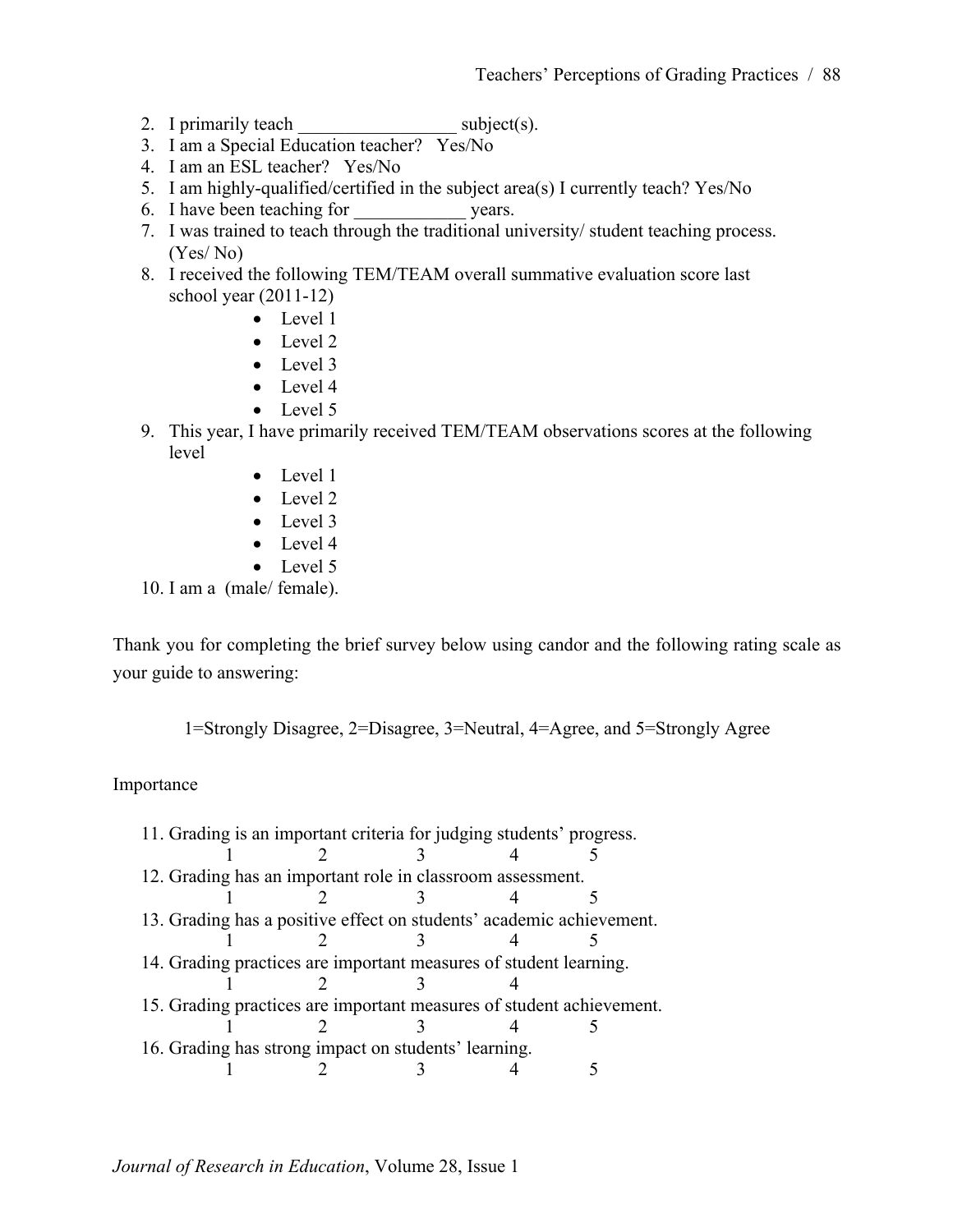Usefulness

| <b>OSCIGINUSS</b> |                        |                                               |                                                                   |   |                                                                                          |
|-------------------|------------------------|-----------------------------------------------|-------------------------------------------------------------------|---|------------------------------------------------------------------------------------------|
|                   |                        |                                               |                                                                   |   | 17. Grading helps me categorize students as above average, average and below average.    |
|                   |                        |                                               |                                                                   | 4 |                                                                                          |
|                   |                        | 18. Grading can help me improve instruction.  |                                                                   |   |                                                                                          |
|                   |                        |                                               |                                                                   | 4 | 5                                                                                        |
|                   |                        |                                               |                                                                   |   |                                                                                          |
|                   |                        |                                               | 19. Grading can encourage good work by students.                  |   |                                                                                          |
|                   |                        |                                               |                                                                   |   |                                                                                          |
|                   |                        |                                               |                                                                   |   | 20. Grading is a good method for helping students identify their weaknesses in a content |
|                   | area.                  |                                               |                                                                   |   |                                                                                          |
|                   |                        |                                               |                                                                   |   | 5                                                                                        |
|                   |                        |                                               | 21. Grading can keep students informed about their progress.      |   |                                                                                          |
|                   |                        |                                               |                                                                   |   |                                                                                          |
|                   |                        |                                               | 22. Grading provides information about student achievement.       |   |                                                                                          |
|                   |                        |                                               |                                                                   |   | 5                                                                                        |
|                   |                        |                                               | 23. Grading documents my instructional effectiveness.             |   |                                                                                          |
|                   |                        |                                               |                                                                   | 4 | 5                                                                                        |
|                   |                        |                                               | 24. Grading provides feedback to my students.                     |   |                                                                                          |
|                   |                        |                                               |                                                                   | 4 | 5                                                                                        |
|                   |                        |                                               | 25. High grades can motivate students to learn.                   |   |                                                                                          |
|                   |                        |                                               |                                                                   | 4 | 5                                                                                        |
|                   |                        |                                               | 26. Grades of zero can demotivate students to learn.              |   |                                                                                          |
|                   |                        |                                               |                                                                   |   |                                                                                          |
|                   |                        |                                               |                                                                   |   | 27. Grading on a curve can provide appropriate consistency in grade distributions.       |
|                   |                        |                                               |                                                                   |   |                                                                                          |
|                   |                        |                                               |                                                                   |   |                                                                                          |
|                   | <b>Student Effort</b>  |                                               |                                                                   |   |                                                                                          |
|                   |                        | 28. I consider student effort when I grade.   |                                                                   |   |                                                                                          |
|                   |                        |                                               |                                                                   |   | 5                                                                                        |
|                   |                        |                                               | 29. I will pass a failing student if he or she puts forth effort. |   |                                                                                          |
|                   |                        |                                               |                                                                   |   | 5                                                                                        |
|                   |                        |                                               | 30. Grades are based on students' completion of homework.         |   |                                                                                          |
|                   |                        |                                               | $\mathcal{E}$                                                     |   |                                                                                          |
|                   |                        |                                               |                                                                   |   | 31. Grades are based on the degree to which students participate in class.               |
|                   |                        |                                               |                                                                   | 4 |                                                                                          |
|                   |                        |                                               | 32. Grades are based on a student's improvement.                  |   |                                                                                          |
|                   |                        |                                               |                                                                   | 4 | 5                                                                                        |
|                   |                        | 33. Grades are based on students' attendance. |                                                                   |   |                                                                                          |
|                   |                        |                                               |                                                                   | 4 | 5                                                                                        |
|                   |                        |                                               |                                                                   |   |                                                                                          |
|                   |                        |                                               |                                                                   |   |                                                                                          |
|                   | <b>Student Ability</b> |                                               |                                                                   |   |                                                                                          |
|                   |                        | 34. I consider student ability in grading.    |                                                                   |   |                                                                                          |
|                   |                        |                                               |                                                                   | 4 | 5                                                                                        |
|                   |                        |                                               | 35. Grades are based on students' problem solving ability.        |   |                                                                                          |
|                   |                        |                                               |                                                                   |   | 5                                                                                        |
|                   |                        |                                               |                                                                   |   |                                                                                          |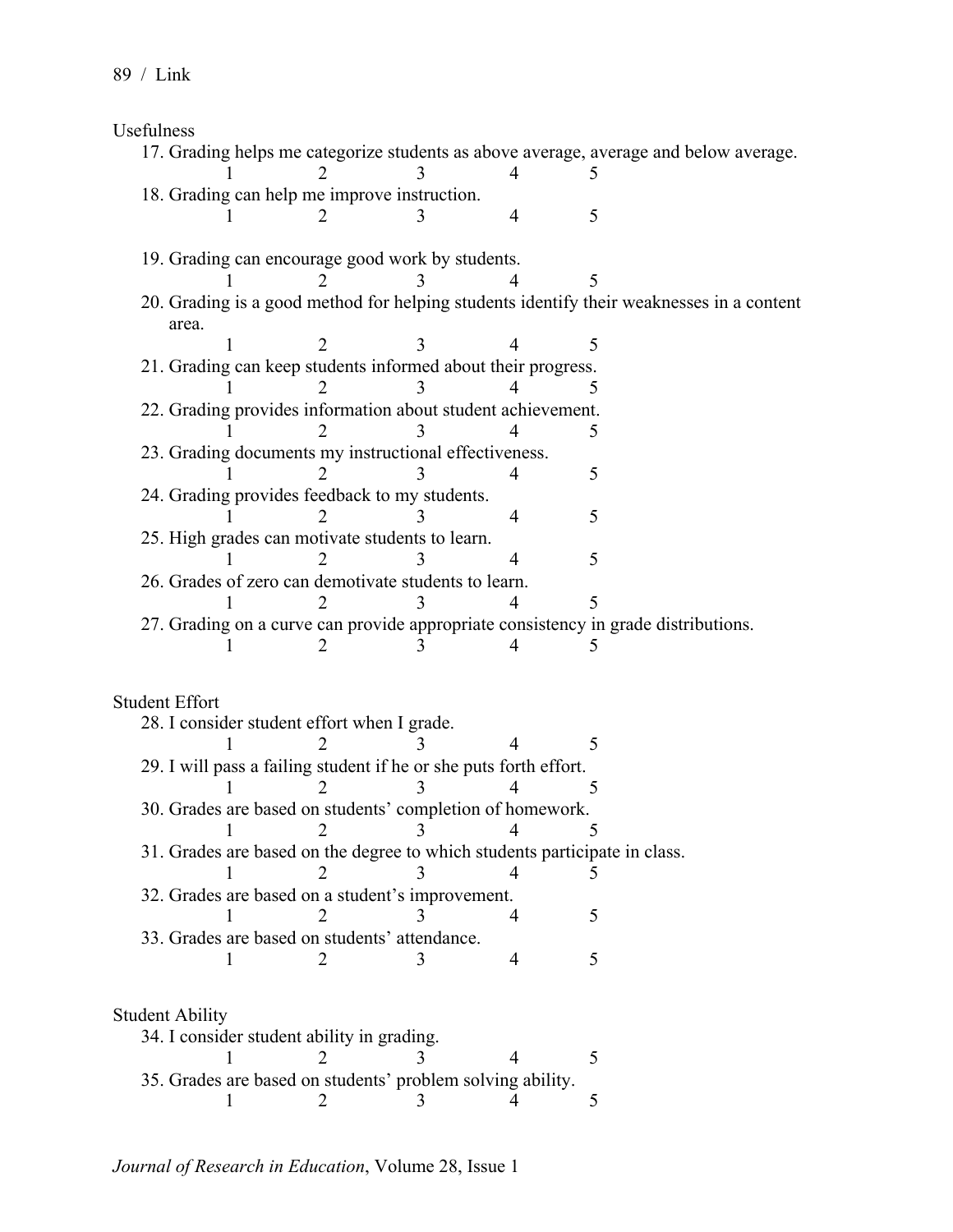|                                                                                              |                                                      |  |  |                                                          |   | 36. Grades are based on students' critical thinking ability.              |   |                                                                                                    |  |
|----------------------------------------------------------------------------------------------|------------------------------------------------------|--|--|----------------------------------------------------------|---|---------------------------------------------------------------------------|---|----------------------------------------------------------------------------------------------------|--|
|                                                                                              |                                                      |  |  |                                                          |   |                                                                           | 5 |                                                                                                    |  |
|                                                                                              |                                                      |  |  | 37. Grades are based on students' writing ability.       |   |                                                                           |   |                                                                                                    |  |
|                                                                                              |                                                      |  |  |                                                          |   |                                                                           | 5 |                                                                                                    |  |
|                                                                                              |                                                      |  |  |                                                          |   | 38. Grades are based on students' ability to turn assignments in on time. |   |                                                                                                    |  |
|                                                                                              |                                                      |  |  |                                                          |   |                                                                           |   |                                                                                                    |  |
|                                                                                              |                                                      |  |  |                                                          |   |                                                                           |   |                                                                                                    |  |
|                                                                                              | 39. Grades are based on students' behavior in class. |  |  |                                                          |   |                                                                           |   |                                                                                                    |  |
|                                                                                              |                                                      |  |  |                                                          |   |                                                                           | 5 |                                                                                                    |  |
| 40. Grades are based on students' ability to follow directions.                              |                                                      |  |  |                                                          |   |                                                                           |   |                                                                                                    |  |
|                                                                                              |                                                      |  |  |                                                          |   |                                                                           | 5 |                                                                                                    |  |
|                                                                                              |                                                      |  |  | 41. Grades are based on students' spelling ability.      |   |                                                                           |   |                                                                                                    |  |
|                                                                                              |                                                      |  |  |                                                          |   |                                                                           | 5 |                                                                                                    |  |
|                                                                                              |                                                      |  |  |                                                          |   |                                                                           |   |                                                                                                    |  |
|                                                                                              |                                                      |  |  |                                                          |   |                                                                           |   |                                                                                                    |  |
|                                                                                              | Teachers' Grading Habits                             |  |  |                                                          |   |                                                                           |   |                                                                                                    |  |
|                                                                                              |                                                      |  |  |                                                          |   |                                                                           |   | 42. I tend to use letter grades (e.g., A, B, C) rather than numbers (e.g., $1, 2, 3$ ) in grading. |  |
|                                                                                              |                                                      |  |  |                                                          |   |                                                                           |   |                                                                                                    |  |
|                                                                                              |                                                      |  |  |                                                          |   |                                                                           |   | 43. If a student fails a test, I will offer him/her a second chance to take the test.              |  |
|                                                                                              |                                                      |  |  |                                                          |   |                                                                           |   |                                                                                                    |  |
|                                                                                              |                                                      |  |  |                                                          |   |                                                                           |   | 44. If a student fails to complete an assignment, I will assign him/her a grade of zero.           |  |
|                                                                                              |                                                      |  |  |                                                          |   |                                                                           |   |                                                                                                    |  |
| 45. If a student fails to complete an assignment, I will subtract grade points progressively |                                                      |  |  |                                                          |   |                                                                           |   |                                                                                                    |  |
|                                                                                              |                                                      |  |  | until the assignment is turned in.                       |   |                                                                           |   |                                                                                                    |  |
|                                                                                              |                                                      |  |  |                                                          |   |                                                                           | 5 |                                                                                                    |  |
|                                                                                              |                                                      |  |  |                                                          |   | 46. I often give students opportunities to earn extra credit.             |   |                                                                                                    |  |
|                                                                                              |                                                      |  |  |                                                          |   |                                                                           | 5 |                                                                                                    |  |
|                                                                                              |                                                      |  |  | 47. I have my own grading procedure.                     |   |                                                                           |   |                                                                                                    |  |
|                                                                                              |                                                      |  |  |                                                          |   |                                                                           | 5 |                                                                                                    |  |
|                                                                                              |                                                      |  |  |                                                          |   | 48. I often confer with my colleagues on grading criteria.                |   |                                                                                                    |  |
|                                                                                              |                                                      |  |  |                                                          |   |                                                                           | 5 |                                                                                                    |  |
|                                                                                              |                                                      |  |  |                                                          |   |                                                                           |   |                                                                                                    |  |
|                                                                                              |                                                      |  |  |                                                          |   |                                                                           |   |                                                                                                    |  |
|                                                                                              |                                                      |  |  | Perceived Self-efficacy of Grading Process.              |   |                                                                           |   |                                                                                                    |  |
|                                                                                              |                                                      |  |  | 49. Grading is the easiest part of my role as a teacher. |   |                                                                           |   |                                                                                                    |  |
|                                                                                              |                                                      |  |  |                                                          |   |                                                                           |   |                                                                                                    |  |
| 50. It is easy for me to assess student achievement with a single grade or score.            |                                                      |  |  |                                                          |   |                                                                           |   |                                                                                                    |  |
|                                                                                              |                                                      |  |  |                                                          |   |                                                                           |   |                                                                                                    |  |
|                                                                                              |                                                      |  |  | 51. It is difficult to measure student effort.           |   |                                                                           |   |                                                                                                    |  |
|                                                                                              |                                                      |  |  |                                                          |   |                                                                           | 5 |                                                                                                    |  |
|                                                                                              |                                                      |  |  |                                                          |   |                                                                           |   | 52. Factors other than a students' actual achievement on a test or quiz make it difficult for me   |  |
|                                                                                              | to grade.                                            |  |  |                                                          |   |                                                                           |   |                                                                                                    |  |
|                                                                                              |                                                      |  |  | 2                                                        | 3 | 4                                                                         | 5 |                                                                                                    |  |
|                                                                                              |                                                      |  |  | 53. I need grades to teach well.                         |   |                                                                           |   |                                                                                                    |  |
|                                                                                              |                                                      |  |  |                                                          | 3 | 4                                                                         | 5 |                                                                                                    |  |
|                                                                                              |                                                      |  |  |                                                          |   |                                                                           |   |                                                                                                    |  |